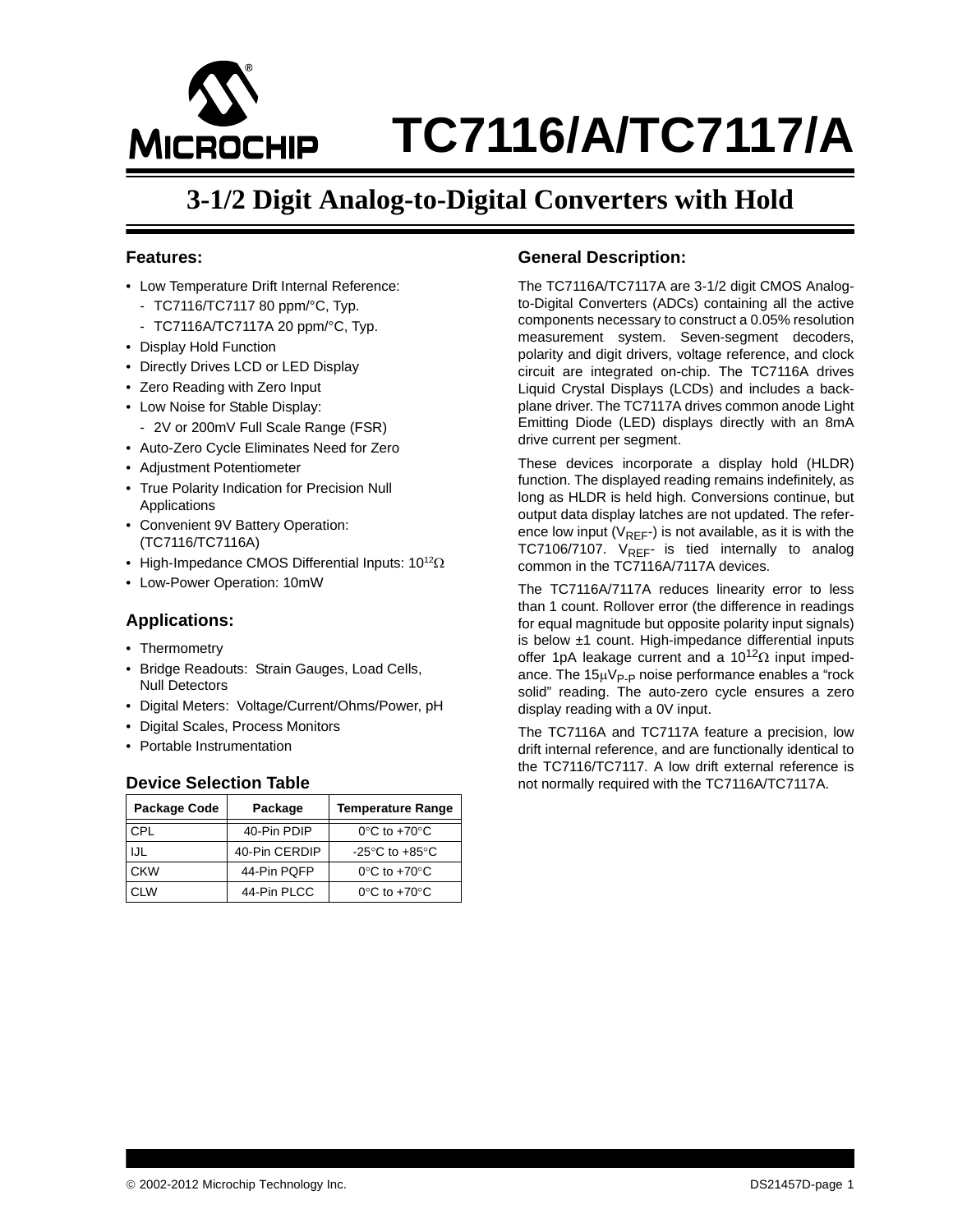# **TC7116/A/TC7117/A**

#### **Package Type**

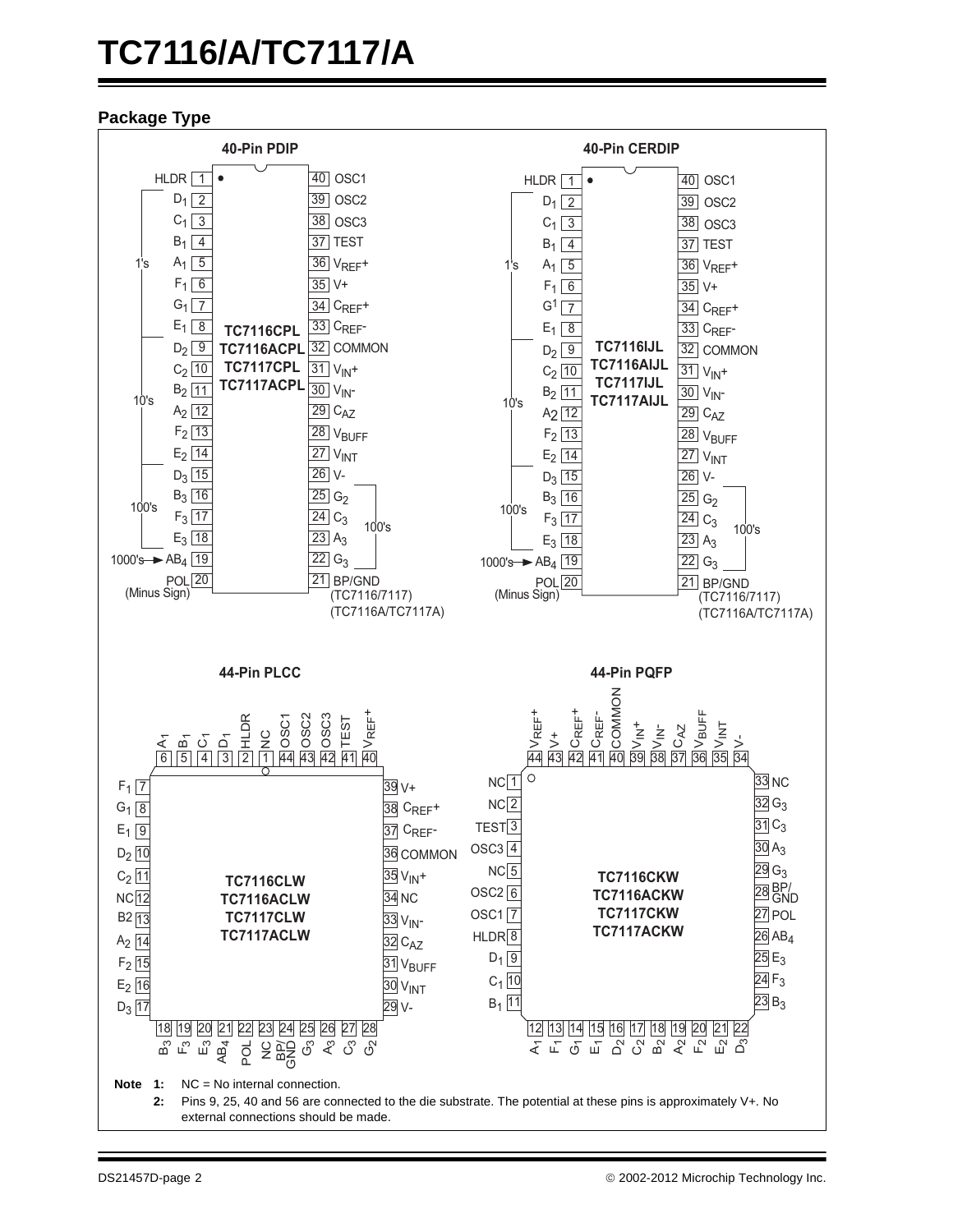# **TC7116/A/TC7117/A**

#### **Typical Application**

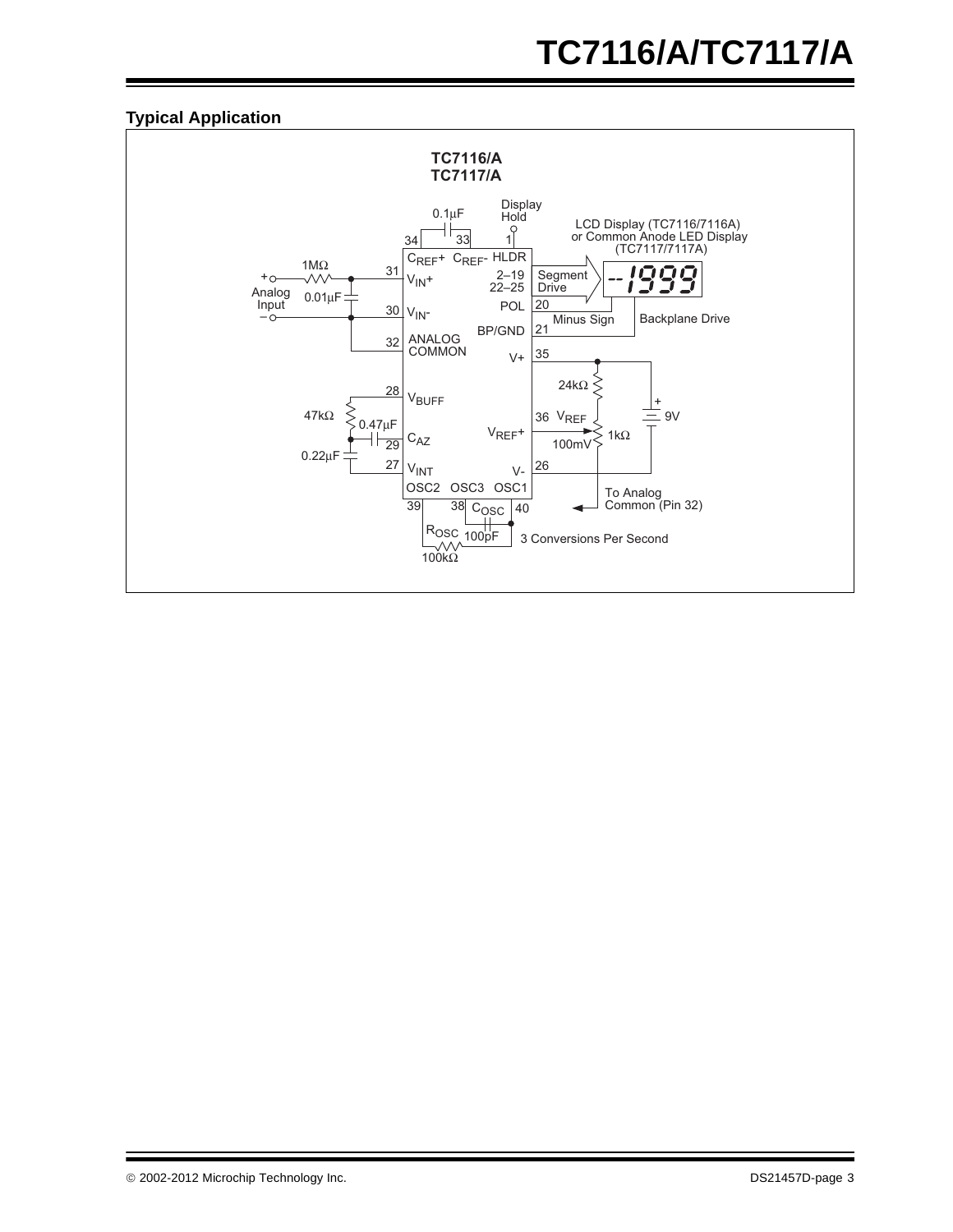# **1.0 ELECTRICAL CHARACTERISTICS**

# **Absolute Maximum Ratings\***

Supply Voltage:

| TC7117/TC7117A (V+ to GND)+6V                               |  |
|-------------------------------------------------------------|--|
|                                                             |  |
| Analog Input Voltage (Either Input) (Note 1) V+ to V-       |  |
| Reference Input Voltage (Either Input)  V+ to V-            |  |
| Clock Input:                                                |  |
| TC7116/TC7116A TEST to V+                                   |  |
| TC7117/TC7117AGND to V+                                     |  |
| Package Power Dissipation; $T_A \leq 70^{\circ}$ C (Note 2) |  |
|                                                             |  |
|                                                             |  |
|                                                             |  |
|                                                             |  |
| Operating Temperature:                                      |  |
|                                                             |  |

C (Commercial) Device................... 0°C to +70°C I (Commercial) Device.................... 0°C to +70°C Storage Temperature..........................-65°C to +150°C \*Stresses above those listed under "Absolute Maximum Ratings" may cause permanent damage to the device. These are stress ratings only and functional operation of the device at these or any other conditions above those indicated in the operation sections of the specifications is not implied. Exposure to Absolute Maximum Rating conditions for extended periods may affect device reliability.

# **TABLE 1-1: TC7116/A AND TC7117/A ELECTRICAL SPECIFICATIONS**

| <b>Electrical Characteristics:</b> Unless otherwise noted, specifications apply to both the TC7116/A and TC7117/A at $T_A = 25^{\circ}C$ ,<br>f <sub>CLOCK</sub> = 48kHz. Parts are tested in the circuit of the Typical Operating Circuit. |                                                                                                       |      |          |                |                    |                                                                 |
|---------------------------------------------------------------------------------------------------------------------------------------------------------------------------------------------------------------------------------------------|-------------------------------------------------------------------------------------------------------|------|----------|----------------|--------------------|-----------------------------------------------------------------|
| Symbol                                                                                                                                                                                                                                      | <b>Parameter</b>                                                                                      | Min  | Typ      | Max            | Unit               | <b>Test Conditions</b>                                          |
| $Z_{IR}$                                                                                                                                                                                                                                    | Zero Input Reading                                                                                    |      | ±0       |                | Digital<br>Reading | $V_{IN} = 0V$<br>Full Scale = $200mV$                           |
|                                                                                                                                                                                                                                             | Ratiometric Reading                                                                                   | 999  | 999/1000 | 1000           | Digital<br>Reading | $V_{IN} = V_{RFF}$<br>$V_{REF} = 100mV$                         |
| R/O                                                                                                                                                                                                                                         | Rollover Error (Difference in Reading<br>for Equal Positive and Negative<br>Readings Near Full Scale) | $-1$ | ±0.2     | $+1$           | Counts             | $V_{IN} = + V_{IN} + \approx 200$ mV<br>or $\approx$ 2V         |
|                                                                                                                                                                                                                                             | Linearity (Maximum Deviation from<br>Best Straight Line Fit)                                          | $-1$ | ±0.2     | $+1$           | Counts             | Full Scale = $200mV$ or 2V                                      |
| <b>CMRR</b>                                                                                                                                                                                                                                 | Common Mode Rejection Ratio<br>(Note 3)                                                               |      | 50       |                | μV/V               | $V_{CM}$ = ±1V, $V_{IN}$ = 0V<br>Full Scale = $200mV$           |
| $e_N$                                                                                                                                                                                                                                       | Noise (Peak to Peak 95% of Time)                                                                      |      | 15       |                | μV                 | $V_{IN} = 0V$<br>Full Scale = $200mV$                           |
| I <sub>L</sub>                                                                                                                                                                                                                              | Leakage Current at Input                                                                              |      | 1        | 10             | рA                 | $V_{IN} = 0V$                                                   |
|                                                                                                                                                                                                                                             | <b>Zero Reading Drift</b>                                                                             |      | 0.2      | 1              | $\mu$ V/°C         | $V_{IN} = 0V$<br>"C" Device = $0^{\circ}$ C to +70 $^{\circ}$ C |
|                                                                                                                                                                                                                                             |                                                                                                       |      | 1.0      | $\overline{2}$ | uV/°C              | "I" Device = $-25^{\circ}$ C to $+85^{\circ}$ C                 |

Note 1: Input voltages may exceed the supply voltages provided the input current is limited to ±100µA.

**2:** Dissipation rating assumes device is mounted with all leads soldered to printed circuit board.

**3:** Refer to "Differential Input" discussion.

**4:** Backplane drive is in phase with segment drive for "OFF" segment, 180° out of phase for "ON" segment. Frequency is 20 times conversion rate. Average DC component is less than 50mV.

**5:** The TC7116/TC7116A logic inputs have an internal pull-down resistor connected from HLDR, Pin 1 to TEST, Pin 37. The TC7117/TC7117A logic inputs have an internal pull-down resistor connected from HLDR, Pin 1 to GND, Pin 21.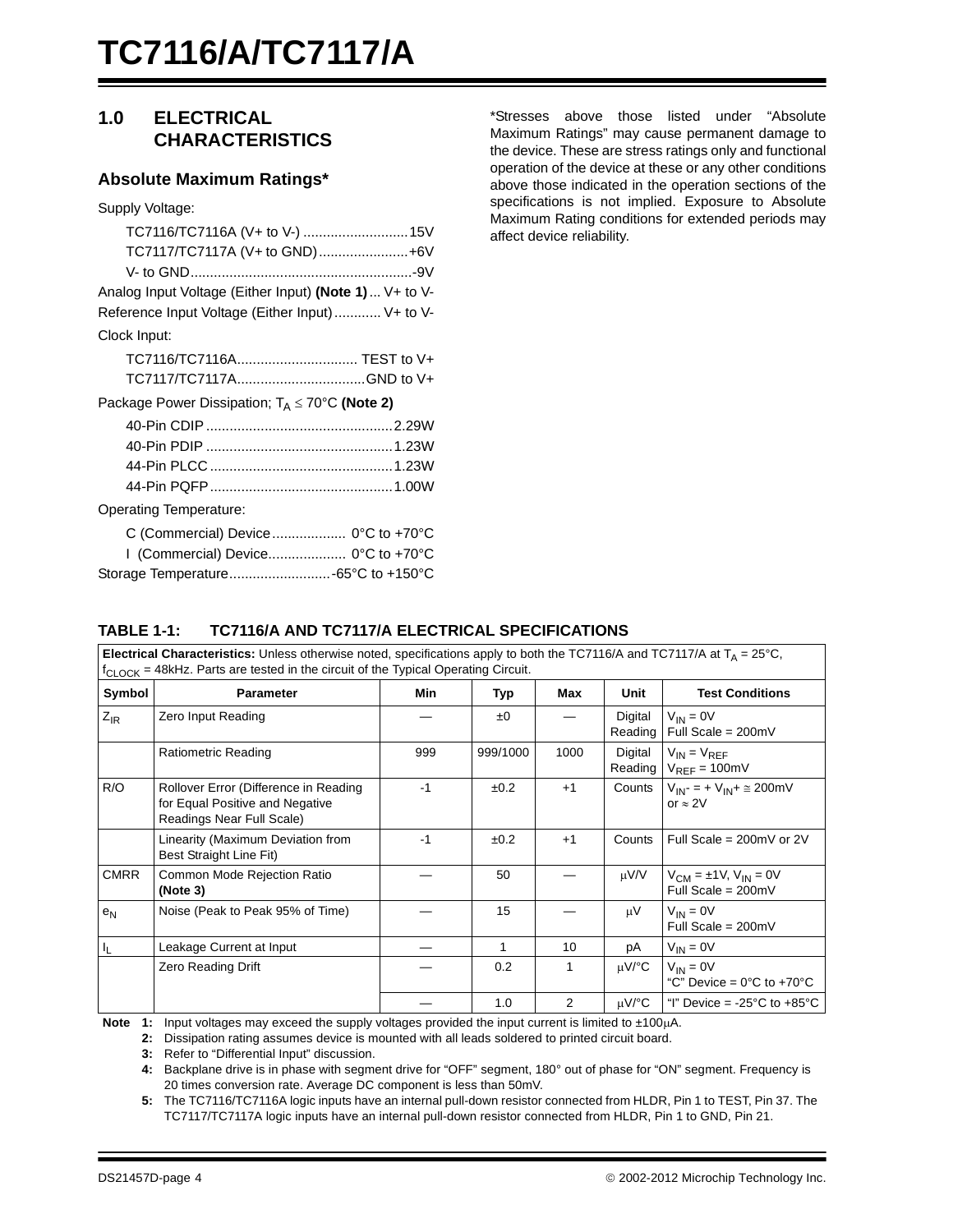#### **TABLE 1-1: TC7116/A AND TC7117/A ELECTRICAL SPECIFICATIONS (CONTINUED)**

|                       | Electrical Characteristics: Unless otherwise noted, specifications apply to both the TC7116/A and TC7117/A at $T_A = 25^{\circ}C$ ,<br>f <sub>CLOCK</sub> = 48kHz. Parts are tested in the circuit of the Typical Operating Circuit. |                |                          |             |                  |                                                                                                     |
|-----------------------|--------------------------------------------------------------------------------------------------------------------------------------------------------------------------------------------------------------------------------------|----------------|--------------------------|-------------|------------------|-----------------------------------------------------------------------------------------------------|
| Symbol                | <b>Parameter</b>                                                                                                                                                                                                                     | <b>Min</b>     | Typ                      | Max         | Unit             | <b>Test Conditions</b>                                                                              |
| $TC_{SF}$             | Scale Factor Temperature Coefficient                                                                                                                                                                                                 |                | 1                        | 5           | ppm/°C           | $V_{IN} = 199mV,$<br>"C" Device = $0^{\circ}$ C to +70 $^{\circ}$ C<br>$(Ext. Ref = Oppm^{\circ}C)$ |
|                       |                                                                                                                                                                                                                                      |                |                          | 20          | ppm/°C           | "I" Device = $-25^{\circ}$ C to $+85^{\circ}$ C                                                     |
|                       | Input Resistance, Pin 1                                                                                                                                                                                                              | 30             | 70                       |             | $k\Omega$        | (Note 5)                                                                                            |
|                       | $V_{IL}$ Pin 1                                                                                                                                                                                                                       |                | $\overline{\phantom{0}}$ | Test $+1.5$ | V                | TC7116/A Only                                                                                       |
|                       | $V_{IL}$ Pin 1                                                                                                                                                                                                                       |                | $\overline{\phantom{0}}$ | $GND + 1.5$ | $\vee$           | TC7117/A Only                                                                                       |
|                       | $V_{\text{IH}}$ Pin 1                                                                                                                                                                                                                | $V^+ - 1.5$    |                          |             | $\vee$           | <b>Both</b>                                                                                         |
| l <sub>DD</sub>       | Supply Current (Does not Include LED<br>Current for TC7117/A)                                                                                                                                                                        |                | 0.8                      | 1.8         | mA               | $V_{IN} = 0V$                                                                                       |
| $V_C$                 | Analog Common Voltage<br>(with Respect to Positive Supply)                                                                                                                                                                           | 2.4            | 3.05                     | 3.35        | $\vee$           | 25kΩ Between Common<br>and Positive Supply                                                          |
| V <sub>CTC</sub>      | Temperature Coefficient of Analog<br>Common (with Respect to Positive<br>Supply)                                                                                                                                                     |                | 20<br>80                 | 50          | ppm/°C<br>ppm/°C | "C" Device: 0°C to +70°C<br>TC7116A/TC7117A<br>TC7116/TC7117                                        |
| <b>V<sub>SD</sub></b> | TC7116/TC7117A ONLY Peak to Peak<br><b>Segment Drive Voltage</b>                                                                                                                                                                     | $\overline{4}$ | 5                        | 6           | $\vee$           | $V +$ to $V = 9V$<br>(Note 4)                                                                       |
| V <sub>BD</sub>       | TC7116A/TC7116A ONLY Peak to<br>Peak<br><b>Backplane Drive Voltage</b>                                                                                                                                                               | $\overline{4}$ | 5                        | 6           | $\vee$           | $V +$ to $V = 9V$<br>(Note 4)                                                                       |
|                       | <b>TC7117/TC7117A ONLY</b><br><b>Segment Sinking Current</b><br>(Except Pin 19)                                                                                                                                                      | 5              | 8                        |             | mA               | $V + 5.0V$<br>Segment Voltage = 3V                                                                  |
|                       | <b>TC7117/TC7117A ONLY</b><br>Segment Sinking Current (Pin 19 Only)                                                                                                                                                                  | 10             | 16                       |             | mA               | $V + 5.0V$<br>Segment Voltage = 3V                                                                  |

**Note 1:** Input voltages may exceed the supply voltages provided the input current is limited to ±100µA.

**2:** Dissipation rating assumes device is mounted with all leads soldered to printed circuit board.

**3:** Refer to "Differential Input" discussion.

**4:** Backplane drive is in phase with segment drive for "OFF" segment, 180° out of phase for "ON" segment. Frequency is 20 times conversion rate. Average DC component is less than 50mV.

**5:** The TC7116/TC7116A logic inputs have an internal pull-down resistor connected from HLDR, Pin 1 to TEST, Pin 37. The TC7117/TC7117A logic inputs have an internal pull-down resistor connected from HLDR, Pin 1 to GND, Pin 21.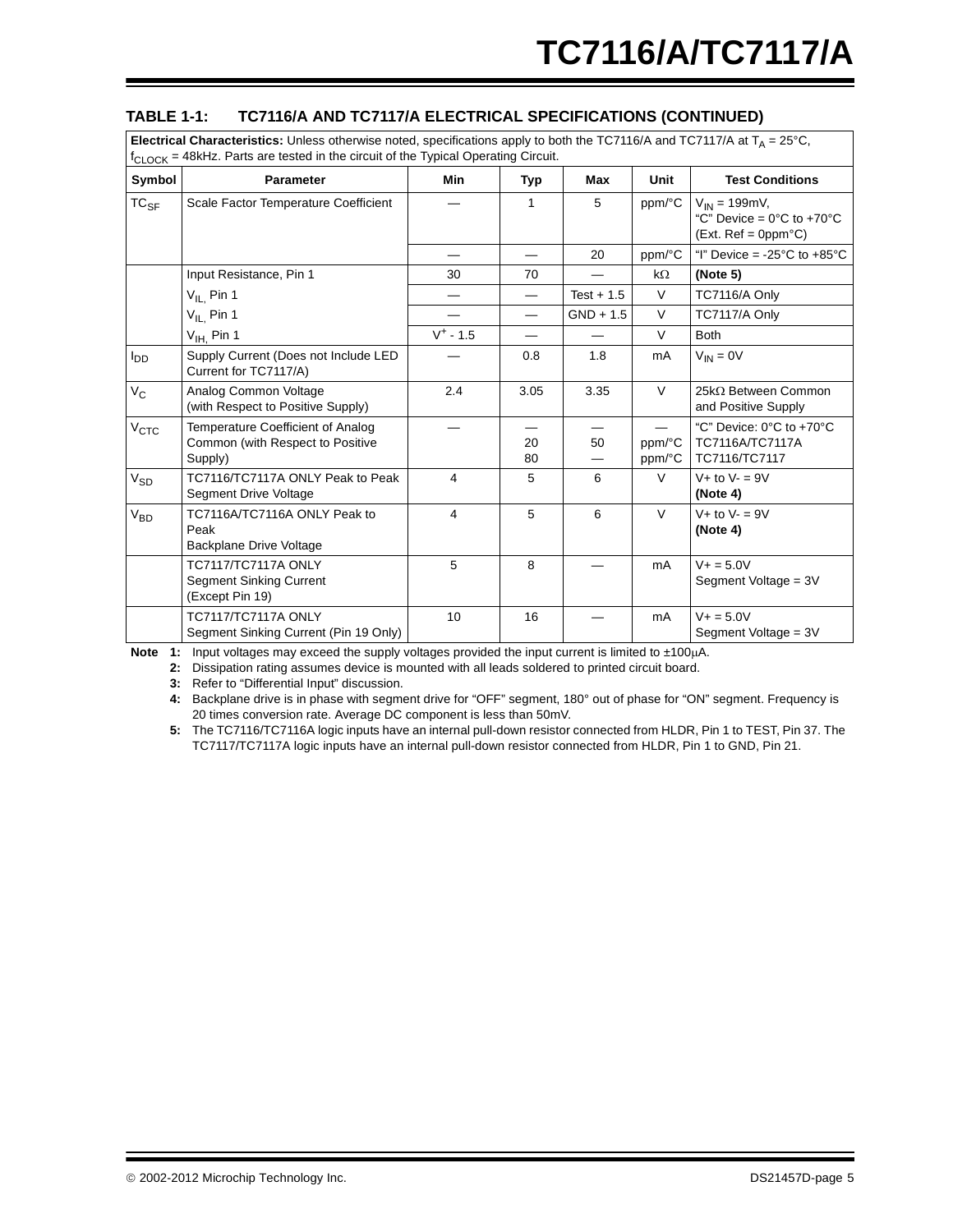# **2.0 PIN DESCRIPTIONS**

The descriptions of the pins are listed in [Table 2-1.](#page-5-0)

## <span id="page-5-0"></span>**TABLE 2-1: PIN FUNCTION TABLE**

| <b>Pin Number</b><br>(40-Pin PDIP)<br>(40-Pin CERDIP) | <b>Pin Number</b><br>(44-Pin PQFP) | Symbol         | <b>Description</b>                                                                                                                                                                                                                                                                          |  |
|-------------------------------------------------------|------------------------------------|----------------|---------------------------------------------------------------------------------------------------------------------------------------------------------------------------------------------------------------------------------------------------------------------------------------------|--|
| 1                                                     | 8                                  | <b>HLDR</b>    | Hold pin, Logic 1 holds present display reading.                                                                                                                                                                                                                                            |  |
| $\overline{2}$                                        | 9                                  | $D_1$          | Activates the D section of the units display.                                                                                                                                                                                                                                               |  |
| 3                                                     | 10                                 | C <sub>1</sub> | Activates the C section of the units display.                                                                                                                                                                                                                                               |  |
| 4                                                     | 11                                 | $B_1$          | Activates the B section of the units display.                                                                                                                                                                                                                                               |  |
| 5                                                     | 12                                 | $A_1$          | Activates the A section of the units display.                                                                                                                                                                                                                                               |  |
| 6                                                     | 13                                 | F <sub>1</sub> | Activates the F section of the units display.                                                                                                                                                                                                                                               |  |
| 7                                                     | 14                                 | $G_1$          | Activates the G section of the units display.                                                                                                                                                                                                                                               |  |
| 8                                                     | 15                                 | $E_1$          | Activates the E section of the units display.                                                                                                                                                                                                                                               |  |
| 9                                                     | 16                                 | $D_2$          | Activates the D section of the tens display.                                                                                                                                                                                                                                                |  |
| 10                                                    | 17                                 | C <sub>2</sub> | Activates the C section of the tens display.                                                                                                                                                                                                                                                |  |
| 11                                                    | 18                                 | B <sub>2</sub> | Activates the B section of the tens display.                                                                                                                                                                                                                                                |  |
| 12                                                    | 19                                 | A <sub>2</sub> | Activates the A section of the tens display.                                                                                                                                                                                                                                                |  |
| 13                                                    | 20                                 | F <sub>2</sub> | Activates the F section of the tens display.                                                                                                                                                                                                                                                |  |
| 14                                                    | 21                                 | E <sub>2</sub> | Activates the E section of the tens display.                                                                                                                                                                                                                                                |  |
| 15                                                    | 22                                 | $D_3$          | Activates the D section of the hundreds display.                                                                                                                                                                                                                                            |  |
| 16                                                    | 23                                 | $B_3$          | Activates the B section of the hundreds display.                                                                                                                                                                                                                                            |  |
| 17                                                    | 24                                 | $F_3$          | Activates the F section of the hundreds display.                                                                                                                                                                                                                                            |  |
| 18                                                    | 25                                 | $E_3$          | Activates the E section of the hundreds display.                                                                                                                                                                                                                                            |  |
| 19                                                    | 26                                 | $AB_4$         | Activates both halves of the 1 in the thousands display.                                                                                                                                                                                                                                    |  |
| 20                                                    | 27                                 | <b>POL</b>     | Activates the negative polarity display.                                                                                                                                                                                                                                                    |  |
| 21                                                    | 28                                 | BP/<br>GND     | LCD backplane drive output (TC7116/TC7116A). Digital ground<br>(TC7117/TC7117A).                                                                                                                                                                                                            |  |
| 22                                                    | 29                                 | $G_3$          | Activates the G section of the hundreds display.                                                                                                                                                                                                                                            |  |
| 23                                                    | 30                                 | $A_3$          | Activates the A section of the hundreds display.                                                                                                                                                                                                                                            |  |
| 24                                                    | 31                                 | $C_3$          | Activates the C section of the hundreds display.                                                                                                                                                                                                                                            |  |
| 25                                                    | 32                                 | G <sub>2</sub> | Activates the G section of the tens display.                                                                                                                                                                                                                                                |  |
| 26                                                    | 34                                 | V-             | Negative power supply voltage.                                                                                                                                                                                                                                                              |  |
| 27                                                    | 35                                 | $V_{INT}$      | Integrator output. Connection point for integration capacitor.<br>See Section 4.3 "Integrating Capacitor", Integrating Capacitor for more<br>details.                                                                                                                                       |  |
| 28                                                    | 36                                 | VBUFF          | Integration resistor connection. Use a $47k\Omega$ resistor for a 200mV full scale range<br>and a 470kQ resistor for 2V full scale range.                                                                                                                                                   |  |
| 29                                                    | 37                                 | $C_{AZ}$       | The size of the auto-zero capacitor influences system noise. Use a $0.47\mu$ F<br>capacitor for 200mV full scale, and a 0.047µF capacitor for 2V full scale.<br>See Section 4.1 "Auto-Zero Capacitor", Auto-Zero Capacitor for more details.                                                |  |
| 30                                                    | 38                                 | $V_{IN}$ -     | The analog LOW input is connected to this pin.                                                                                                                                                                                                                                              |  |
| 31                                                    | 39                                 | $V_{IN}+$      | The analog HIGH input signal is connected to this pin.                                                                                                                                                                                                                                      |  |
| 32                                                    | 40                                 | <b>COMMON</b>  | This pin is primarily used to set the Analog Common mode voltage for battery<br>operation, or in systems where the input signal is referenced to the power sup-<br>ply. It also acts as a reference voltage source. See Section 3.1.6 "Analog Com-<br>mon", Analog Common for more details. |  |
| 33                                                    | 41                                 | $C_{REF}$      | See Pin 34.                                                                                                                                                                                                                                                                                 |  |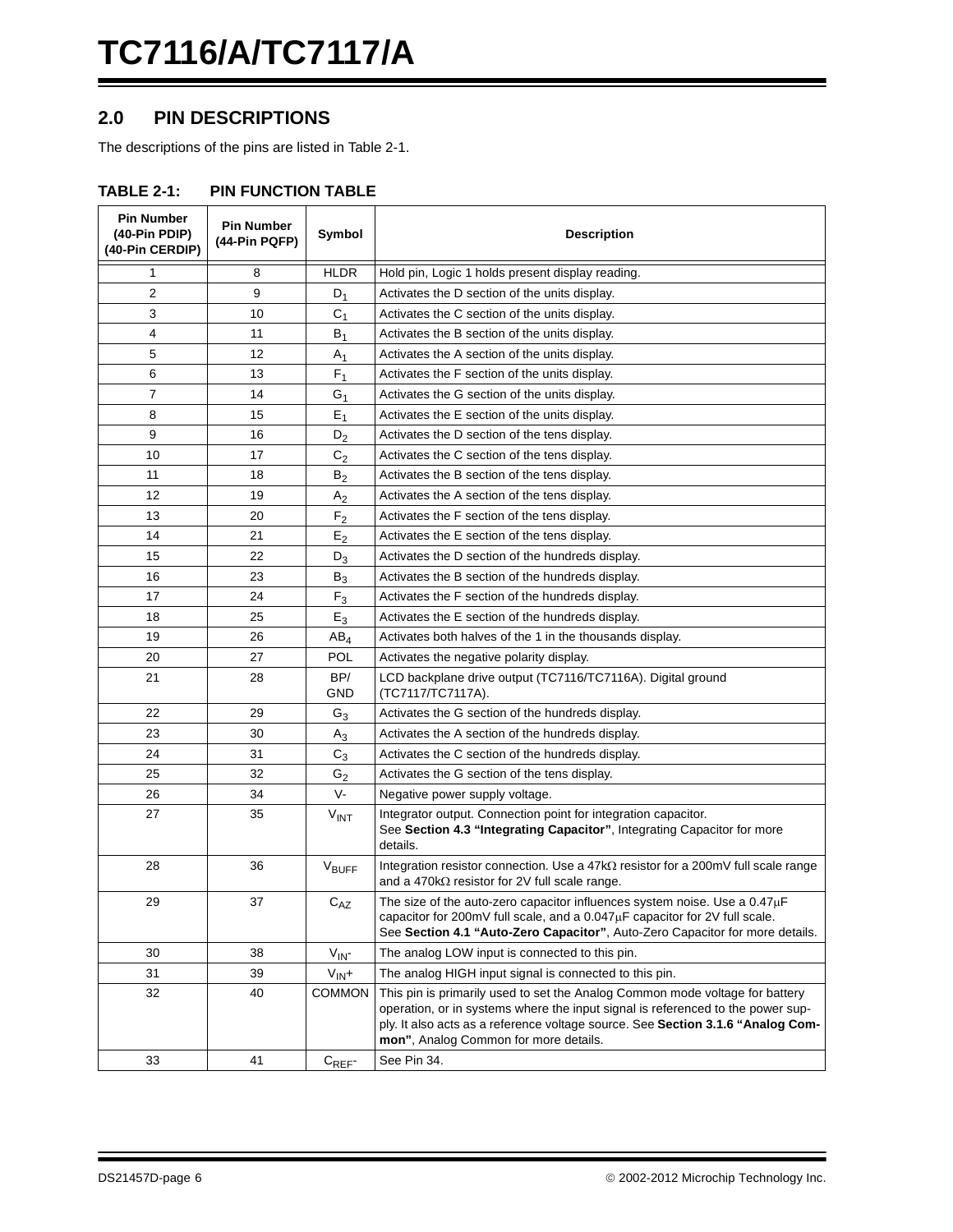| <b>Pin Number</b><br>(40-Pin PDIP)<br>(40-Pin CERDIP) | <b>Pin Number</b><br>(44-Pin PQFP) | Symbol           | <b>Description</b>                                                                                                                                                                                                                                                             |
|-------------------------------------------------------|------------------------------------|------------------|--------------------------------------------------------------------------------------------------------------------------------------------------------------------------------------------------------------------------------------------------------------------------------|
| 34                                                    | 42                                 | $C_{REF}+$       | A 0.1µF capacitor is used in most applications. If a large Common mode voltage<br>exists (for example, the $V_{\text{IN}}$ - pin is not at analog common), and a 200mV scale is<br>used, a 1µF capacitor is recommended and will hold the rollover error to<br>$0.5$ count.    |
| 35                                                    | 43                                 | $V +$            | Positive Power Supply Voltage.                                                                                                                                                                                                                                                 |
| 36                                                    | 44                                 | $V_{REF}+$       | The analog input required to generate a full scale output (1999 counts). Place<br>100mV between Pins 32 and 36 for 199.9mV full scale. Place 1V between<br>Pins 35 and 36 for 2V full scale. See Section 4.6 "Reference Voltage", Refer-<br>ence Voltage.                      |
| 37                                                    | 3                                  | <b>TEST</b>      | Lamp test. When pulled HIGH (to $V +$ ), all segments will be turned on and the dis-<br>play should read -1888. It may also be used as a negative supply for externally<br>generated decimal points. See Section 3.1.7 "Test", TEST for additional infor-<br>mation.           |
| 38                                                    | 4                                  | OSC <sub>3</sub> | See Pin 40.                                                                                                                                                                                                                                                                    |
| 39                                                    | 6                                  | OSC <sub>2</sub> | See Pin 40.                                                                                                                                                                                                                                                                    |
| 40                                                    | 7                                  | OSC <sub>1</sub> | Pins 40, 39, 38 make up the oscillator section. For a 48 kHz clock (3 readings per<br>section), connect Pin 40 to the junction of a 100 $k\Omega$ resistor and a 100pF capaci-<br>tor. The 100k $\Omega$ resistor is tied to Pin 39 and the 100pF capacitor is tied to Pin 38. |

| <b>TABLE 2-1:</b> | <b>PIN FUNCTION TABLE (CONTINUED)</b> |
|-------------------|---------------------------------------|
|-------------------|---------------------------------------|

Ξ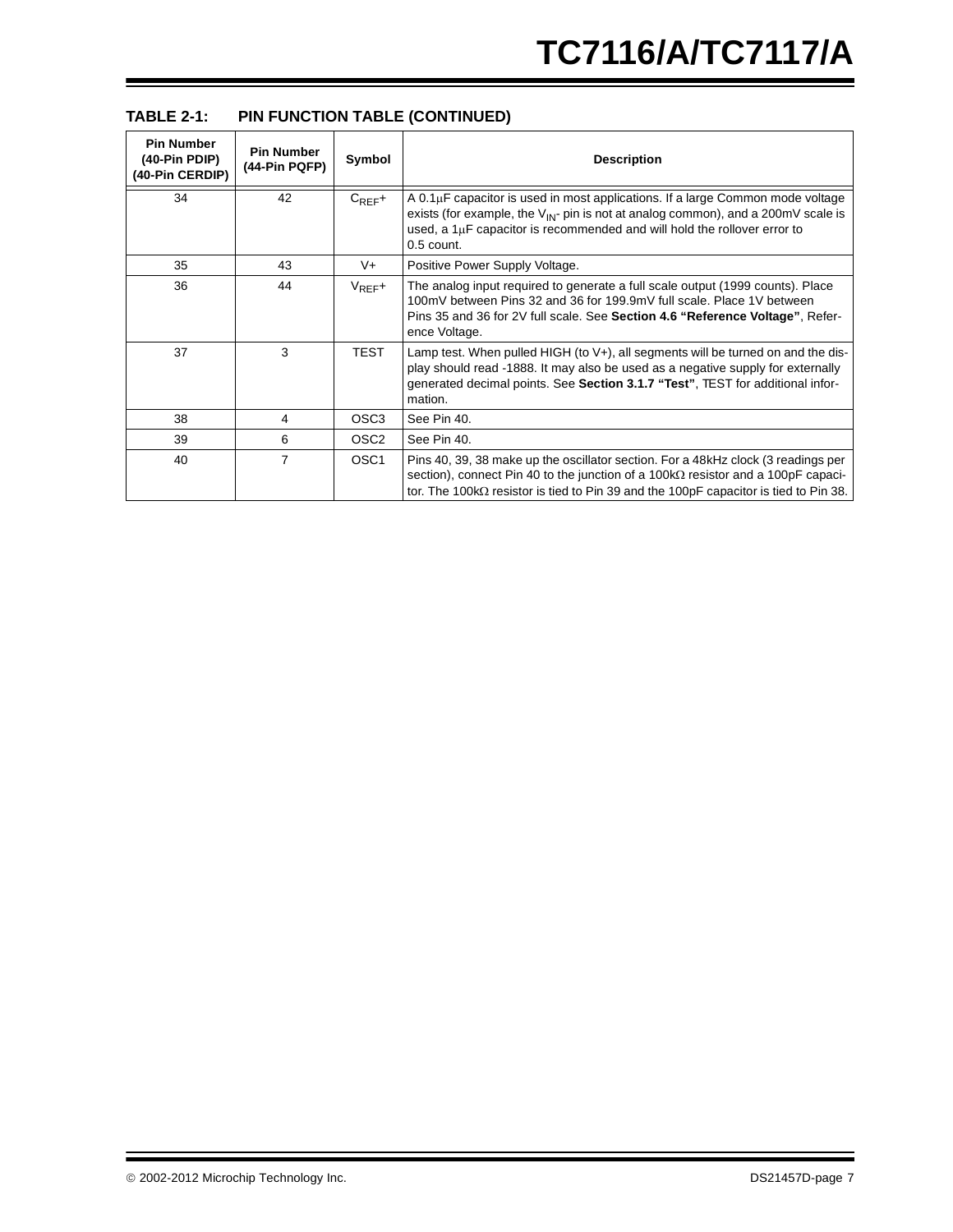# **3.0 DETAILED DESCRIPTION**

(All Pin Designations Refer to 40-Pin PDIP.)

## **3.1 Analog Section**

[Figure 3-1](#page-7-0) shows the block diagram of the analog section for the TC7116/TC7116A and TC7117/TC7117A. Each measurement cycle is divided into three phases: (1) Auto-Zero (AZ), (2) Signal Integrate (INT), and (3) Reference Integrate (REF), or De-integrate (DE).

#### 3.1.1 AUTO-ZERO PHASE

High and low inputs are disconnected from the pins and internally shorted to analog common. The reference capacitor is charged to the reference voltage. A feedback loop is closed around the system to charge the auto-zero capacitor  $(C_{A}Z)$  to compensate for offset voltages in the buffer amplifier, integrator, and comparator.

Since the comparator is included in the loop, AZ accuracy is limited only by system noise. The offset referred to the input is less than  $10\mu$ V.

#### 3.1.2 SIGNAL INTEGRATE PHASE

The auto-zero loop is opened, the internal short is removed, and the internal high and low inputs are connected to the external pins. The converter then integrates the differential voltages between  $V_{IN}$ + and  $V_{IN}$ for a fixed time. This differential voltage can be within a wide Common mode range: 1V of either supply. However, if the input signal has no return with respect to the converter power supply,  $V_{IN}$ - can be tied to analog common to establish the correct Common mode voltage. At the end of this phase, the polarity of the integrated signal is determined.



<span id="page-7-0"></span>*FIGURE 3-1: Analog Section of TC7116/TC7116A and TC7117/TC7117A*

#### 3.1.3 REFERENCE INTEGRATE PHASE

The final phase is reference integrate, or de-integrate. Input low is internally connected to analog common and input high is connected across the previously charged reference capacitor. Circuitry within the chip ensures that the capacitor will be connected with the correct polarity to cause the integrator output to return to zero. The time required for the output to return to zero is proportional to the input signal. The digital reading displayed is:

**EQUATION 3-1:**

$$
1000 = \frac{V_{IN}}{V_{REF}}
$$

### 3.1.4 REFERENCE

The positive reference voltage ( $V_{RFF}$ +) is referred to analog common.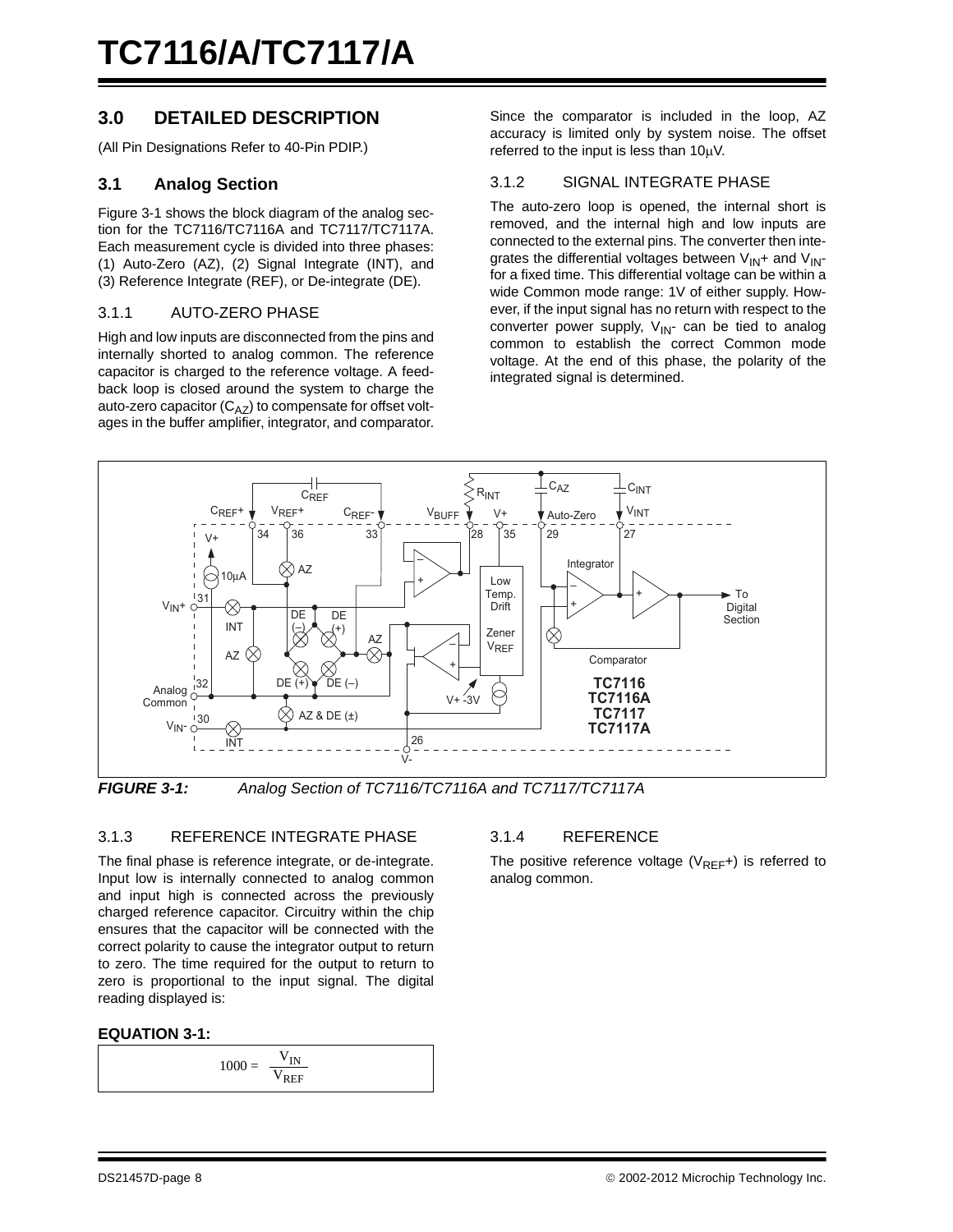### 3.1.5 DIFFERENTIAL INPUT

This input can accept differential voltages anywhere within the Common mode range of the input amplifier or, specifically, from 1V below the positive supply to 1V above the negative supply. In this range, the system has a CMRR of 86dB, typical. However, since the integrator also swings with the Common mode voltage, care must be exercised to ensure that the integrator output does not saturate. A worst-case condition would be a large, positive Common mode voltage with a near full scale negative differential input voltage. The negative input signal drives the integrator positive, when most of its swing has been used up by the positive Common mode voltage. For these critical applications, the integrator swing can be reduced to less than the recommended 2V full scale swing with little loss of accuracy. The integrator output can swing within 0.3V of either supply without loss of linearity.

#### <span id="page-8-0"></span>3.1.6 ANALOG COMMON

This pin is included primarily to set the Common mode voltage for battery operation (TC7116/TC7116A), or for any system where the input signals are floating, with respect to the power supply. The analog common pin sets a voltage approximately 2.8V more negative than the positive supply. This is selected to give a minimum end of life battery voltage of about 6V. However, analog common has some attributes of a reference voltage. When the total supply voltage is large enough to cause the Zener to regulate (>7V), the analog common voltage will have a low voltage coefficient (0.001%), low output impedance ( $\leq$ 15 $\Omega$ ), and a temperature coefficient of less than 20ppm/°C, typically, and 50 ppm maximum. The TC7116/TC7117 temperature coefficients are typically 80ppm/°C.

An external reference may be used, if necessary, as shown in [Figure 3-2.](#page-8-2)



*Reference*

<span id="page-8-2"></span>*FIGURE 3-2: Using an External* 

Analog common is also used as  $V_{IN}$ - return during auto-zero and de-integrate. If  $V_{\text{IN}}$ - is different from analog common, a Common mode voltage exists in the system and is taken care of by the excellent CMRR of the converter. However, in some applications,  $V_{IN}$ - will be set at a fixed, known voltage (power supply common for instance). In this application, analog common should be tied to the same point, thus removing the Common mode voltage from the converter. The same holds true for the reference voltage; if it can be conveniently referenced to analog common, it should be. This removes the Common mode voltage from the reference system.

Within the IC, analog common is tied to an N-channel FET, that can sink 30mA or more of current to hold the voltage 3V below the positive supply (when a load is trying to pull the analog common line positive). However, there is only  $10\mu A$  of source current, so analog common may easily be tied to a more negative voltage, thus overriding the internal reference.

#### <span id="page-8-1"></span>3.1.7 TEST

The TEST pin serves two functions. On the TC7117/ TC7117A, it is coupled to the internally generated digital supply through a 500 $\Omega$  resistor. Thus, it can be used as a negative supply for externally generated segment drivers, such as decimal points, or any other presentation the user may want to include on the LCD. ([Figure 3-3](#page-8-3) and [Figure 3-4](#page-9-0) show such an application.) No more than a 1mA load should be applied.

The second function is a "lamp test." When TEST is pulled HIGH (to V+), all segments will be turned ON and the display should read -1888. The TEST pin will sink about 10mA under these conditions.



<span id="page-8-3"></span>*FIGURE 3-3: Simple Inverter for Fixed Decimal Point*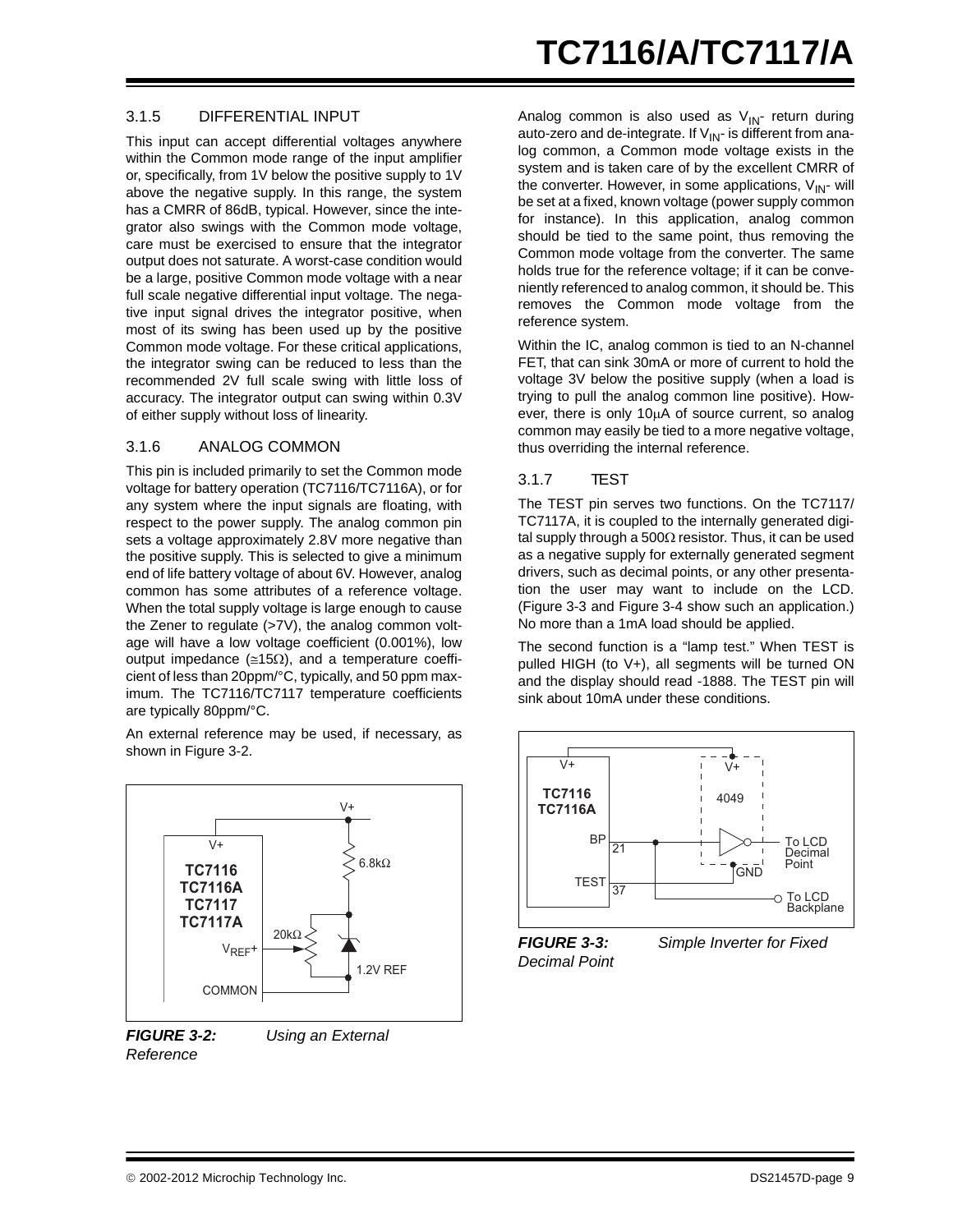

<span id="page-9-0"></span>*FIGURE 3-4: Exclusive "OR" Gate for Decimal Point Drive*

# **3.2 Digital Section**

[Figure 3-5](#page-9-1) and [Figure](#page-10-0) show the digital section for TC7116/TC7116A and TC7117/TC7117A, respectively. For the TC7116/TC7116A ([Figure 3-5\)](#page-9-1), an internal digital ground is generated from a 6V Zener diode and a

large P-channel source follower. This supply is made stiff to absorb the relative large capacitive currents when the backplane (BP) voltage is switched. The BP frequency is the clock frequency 4800. For 3 readings per second, this is a 60Hz square wave with a nominal amplitude of 5V. The segments are driven at the same frequency and amplitude, and are in phase with BP when OFF, but out of phase when ON. In all cases, negligible DC voltage exists across the segments.

[Figure](#page-10-0) is the digital section of the TC7117/TC7117A. It is identical to the TC7116/TC7116A, except that the regulated supply and BP drive have been eliminated, and the segment drive is typically 8mA. The 1000's output (Pin 19) sinks current from two LED segments, and has a 16mA drive capability. The TC7117/TC7117A are designed to drive common anode LED displays.

In both devices, the polarity indication is ON for analog inputs. If  $V_{\text{IN}}$ - and  $V_{\text{IN}}$ + are reversed, this indication can be reversed also, if desired.



<span id="page-9-1"></span>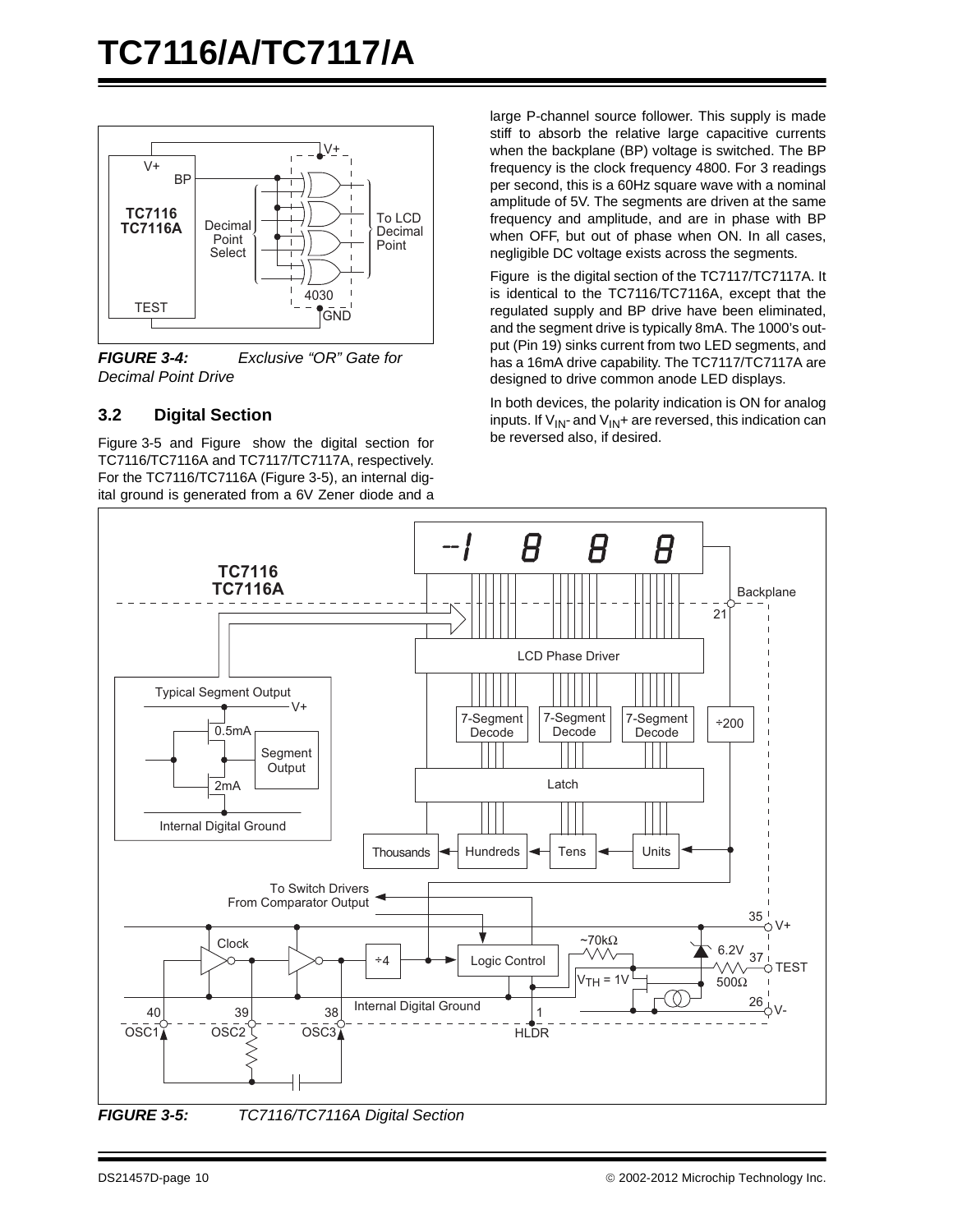#### 3.2.1 SYSTEM TIMING

The clocking method used for the TC7116/TC7116A and TC7117/TC7117A is shown in [Figure .](#page-10-0) Three clocking methods may be used:

- 1. An external oscillator connected to Pin 40.
- 2. A crystal between Pins 39 and 40.
- 3. An RC network using all three pins.

The oscillator frequency is  $\div 4$  before it clocks the decade counters. It is then further divided to form the three convert cycle phases: Signal Integrate (1000 counts), Reference De-integrate (0 to 2000 counts), and Auto-Zero (1000 to 3000 counts). For signals less than full scale, auto-zero gets the unused portion of reference de-integrate. This makes a complete measure cycle of 4000 (16,000 clock pulses), independent of input voltage. For 3 readings per second, an oscillator frequency of 48kHz would be used.

To achieve maximum rejection of 60Hz pickup, the signal integrate cycle should be a multiple of 60Hz. Oscillator frequencies of 240kHz, 120kHz, 80kHz, 60kHz, 48kHz, 40kHz, etc. should be selected. For 50Hz rejection, oscillator frequencies of 200kHz, 100kHz, 66-2/3kHz, 50kHz, 40kHz, etc. would be suitable. Note that 40kHz (2.5 readings per second) will reject both 50Hz and 60Hz.

#### 3.2.2 HOLD READING INPUT

<span id="page-10-0"></span>When HLDR is at a logic HIGH, the latch will not be updated. Analog-to-Digital conversions will continue, but will not be updated until HLDR is returned to LOW. To continuously update the display, connect to TEST (TC7116/TC7116A) or GROUND (TC7117/TC7117A), or disconnect. This input is CMOS compatible with 70kΩ typical resistance to TEST (TC7116/TC7116A) or GROUND (TC7117/TC7117A).





*FIGURE 3-6: TC7117/TC7117A Digital Section*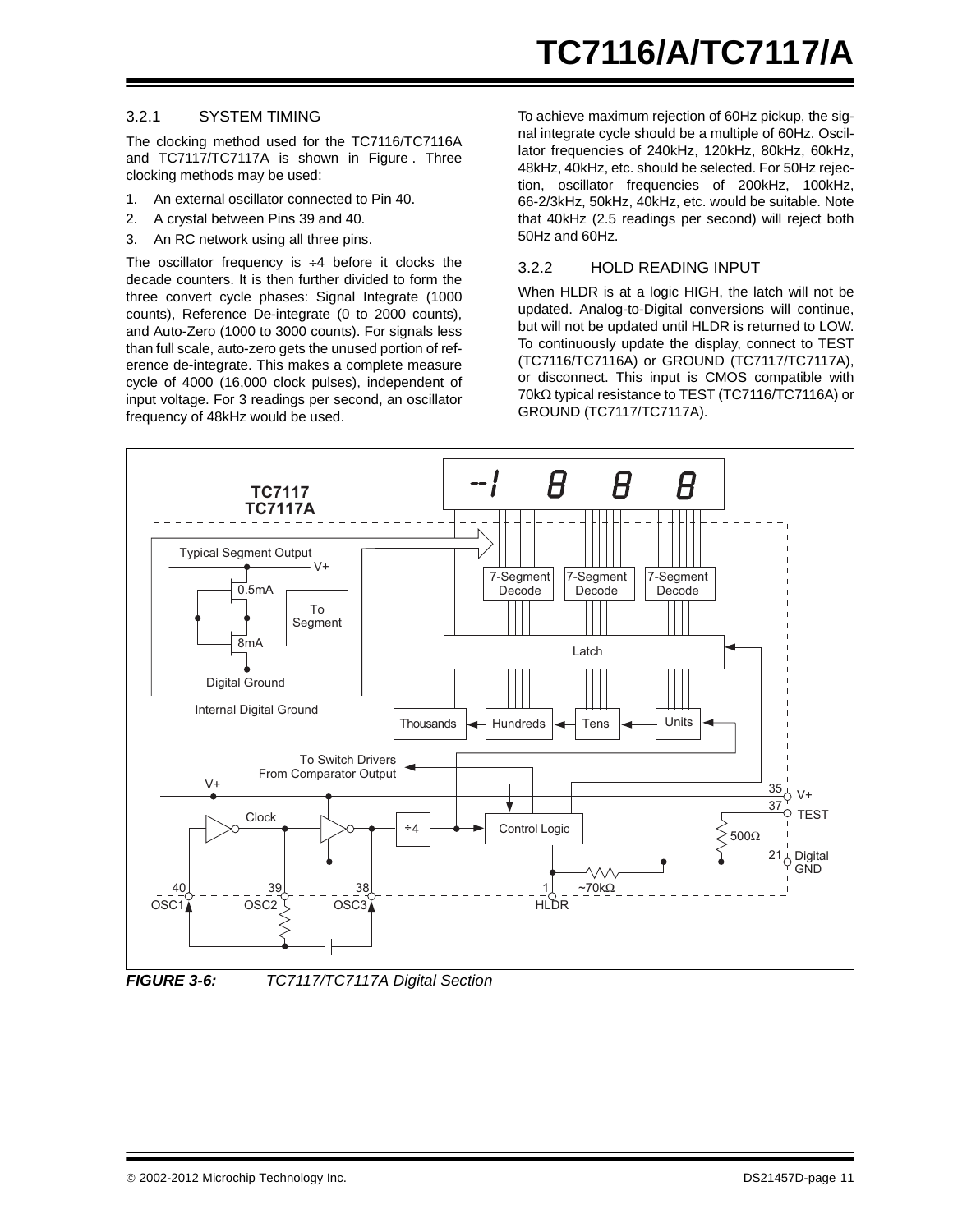## **4.0 COMPONENT VALUE SELECTION**

#### <span id="page-11-1"></span>**4.1 Auto-Zero Capacitor**

The size of the auto-zero capacitor has some influence on system noise. For 200mV full scale, where noise is very important, a  $0.47\mu$ F capacitor is recommended. On the 2V scale, a  $0.047\mu$ F capacitor increases the speed of recovery from overload and is adequate for noise on this scale.

### **4.2 Reference Capacitor**

A  $0.1\mu$ F capacitor is acceptable in most applications. However, where a large Common mode voltage exists (i.e., the  $V_{IN}$ - pin is not at analog common), and a 200mV scale is used, a larger value is required to prevent rollover error. Generally,  $1\mu F$  will hold the rollover error to 0.5 count in this instance.

### <span id="page-11-0"></span>**4.3 Integrating Capacitor**

The integrating capacitor should be selected to give the maximum voltage swing that ensures tolerance buildup will not saturate the integrator swing (approximately 0.3V from either supply). In the TC7116/TC7116A or the TC7117/TC7117A, when the analog common is used as a reference, a nominal ±2V full scale integrator swing is acceptable. For the TC7117/TC7117A, with ±5V supplies and analog common tied to supply ground, a  $\pm 3.5V$  to  $\pm 4V$  swing is nominal. For 3 readings per second (48kHz clock), nominal values for  $C<sub>INT</sub>$ are  $0.22\mu$ 1F and  $0.10\mu$ F, respectively. If different oscillator frequencies are used, these values should be changed in inverse proportion to maintain the output swing. The integrating capacitor must have low dielectric absorption to prevent rollover errors. Polypropylene capacitors are recommended for this application.

### **4.4 Integrating Resistor**

Both the buffer amplifier and the integrator have a class A output stage with  $100\mu A$  of quiescent current. They can supply 20µA of drive current with negligible nonlinearity. The integrating resistor should be large enough to remain in this very linear region over the input voltage range, but small enough that undue leakage requirements are not placed on the PC board. For 2V full scale,  $470k\Omega$  is near optimum and, similarly,  $47k\Omega$  for 200mV full scale.

# **4.5 Oscillator Components**

For all frequency ranges, a 100 $k\Omega$  resistor is recommended; the capacitor is selected from the equation:

#### **EQUATION 4-1:**

| 45 |
|----|
|    |

For a 48kHz clock (3 readings per second),  $C = 100pF$ .

#### <span id="page-11-2"></span>**4.6 Reference Voltage**

To generate full scale output (2000 counts), the analog input requirement is  $V_{IN} = 2V_{REF}$ . Thus, for the 200mV and 2V scale,  $V_{REF}$  should equal 100mV and 1V, respectively. In many applications, where the ADC is connected to a transducer, a scale factor exists between the input voltage and the digital reading. For instance, in a measuring system, the designer might like to have a full scale reading when the voltage from the transducer is 700mV. Instead of dividing the input down to 200mV, the designer should use the input voltage directly and select  $V_{REF} = 350$ mV. Suitable values for integrating resistor and capacitor would be 120kW and  $0.22\mu$ F. This makes the system slightly quieter and also avoids a divider network on the input. The TC7117/ TC7117A, with ±5V supplies, can accept input signals up to ±4V. Another advantage of this system is when a digital reading of zero is desired for  $V_{IN} \neq 0$ . Temperature and weighing systems with a variable tare are examples. This offset reading can be conveniently generated by connecting the voltage transducer between  $V_{1N}$ + and analog common, and the variable (or fixed) offset voltage between analog common and  $V_{IN}$ .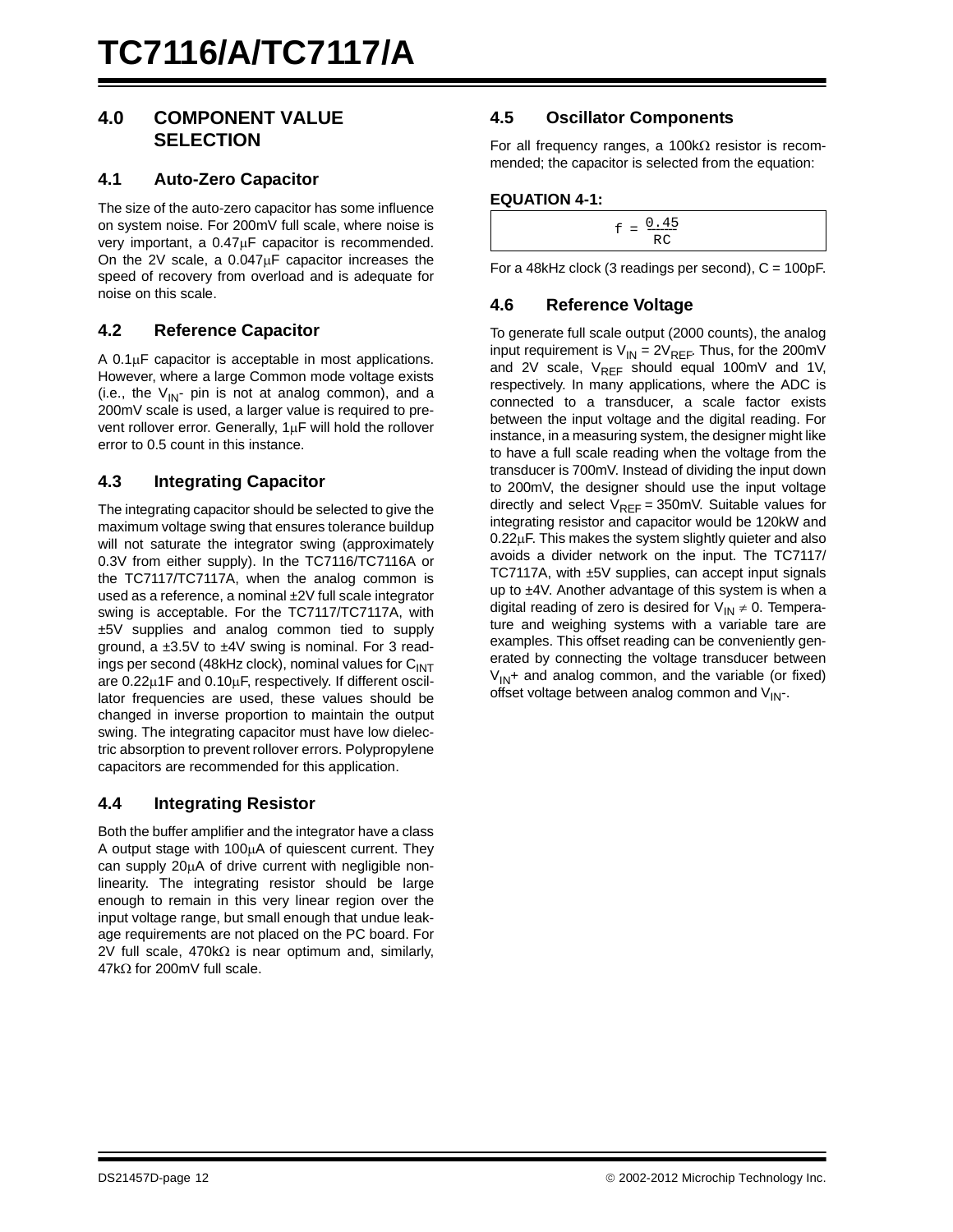# **5.0 TC7117/TC7117A POWER SUPPLIES**

The TC7117/TC7117A are designed to operate from ±5V supplies. However, if a negative supply is not available, it can be generated with a TC7660 DC-to-DC converter and two capacitors. [Figure 5-1](#page-12-0) shows this application.

In selected applications, a negative supply is not required. The conditions for using a single +5V supply are:

- 1. The input signal can be referenced to the center of the Common mode range of the converter.
- 2. The signal is less than ±1.5V.
- 3. An external reference is used.



<span id="page-12-0"></span>*FIGURE 5-1: Negative Power Supply Generation with TC7660*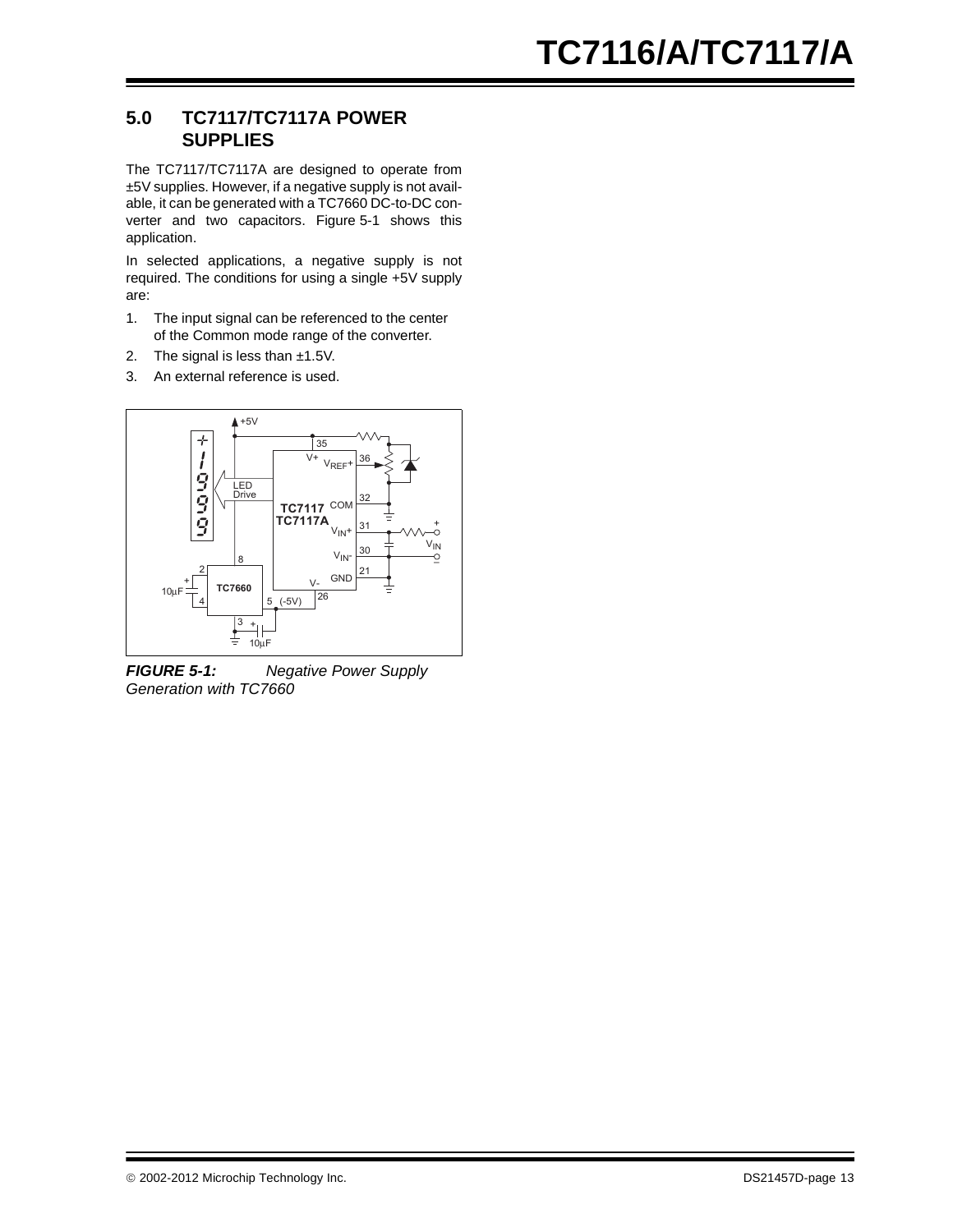# **6.0 TYPICAL APPLICATIONS**

The TC7117/TC7117A sink the LED display current, causing heat to build up in the IC package. If the internal voltage reference is used, the changing chip temperature can cause the display to change reading. By reducing the LED common anode voltage, the TC7117/ TC7117A package power dissipation is reduced.

[Figure 6-1](#page-13-0) is a curve tracer display showing the relationship between output current and output voltage for typical TC7117CPL/TC7117ACPL devices. Since a typical LED has 1.8V across it at 8mA and its common anode is connected to +5V, the TC7117/TC7117A output is at 3.2V (Point A, [Figure 6-1\)](#page-13-0). Maximum power dissipation is  $8.1 \text{mA} \times 3.2 \text{V} \times 24$  segments = 622mW.

However, notice that once the TC7117/TC7117A's output voltage is above 2V, the LED current is essentially constant as output voltage increases. Reducing the output voltage by 0.7V (Point B [Figure 6-1\)](#page-13-0) results in 7.7mA of LED current, only a 5% reduction. Maximum power dissipation is now only 7.7mA  $\times$  2.5V  $\times$  24 = 462mW, a reduction of 26%. An output voltage reduction of 1V (Point C) reduces LED current by 10% (7.3mA), but power dissipation by 38% (7.3mA x 2.2V  $x 24 = 385$ mW).



<span id="page-13-0"></span>*FIGURE 6-1: TC7117/TC7117A Output vs. Output Voltage*

Reduced power dissipation is very easy to obtain. [Figure 6-2](#page-13-1) shows two ways: either a 5.1 $\Omega$ , 1/4W resistor, or a 1A diode placed in series with the display (but not in series with the TC7117/TC7117A). The resistor reduces the TC7117/TC7117A's output voltage (when all 24 segments are ON) to Point C of [Figure 6-1](#page-13-0). When segments turn off, the output voltage will increase. The diode, however, will result in a relatively steady output voltage, around Point B.

In addition to limiting maximum power dissipation, the resistor reduces change in power dissipation as the display changes. The effect is caused by the fact that, as fewer segments are ON, each ON output drops more voltage and current. For the best-case of six segments (a "111" display) to worst-case (a "1888" display), the resistor circuit will change about 230mW, while a circuit without the resistor will change about 470mW. Therefore, the resistor will reduce the effect of display dissipation on reference voltage drift by about 50%.

The change in LED brightness caused by the resistor is almost unnoticeable as more segments turn off. If display brightness remaining steady is very important to the designer, a diode may be used instead of the resistor.



<span id="page-13-1"></span>*FIGURE 6-2: Diode or Resistor Limits Package Power Dissipation*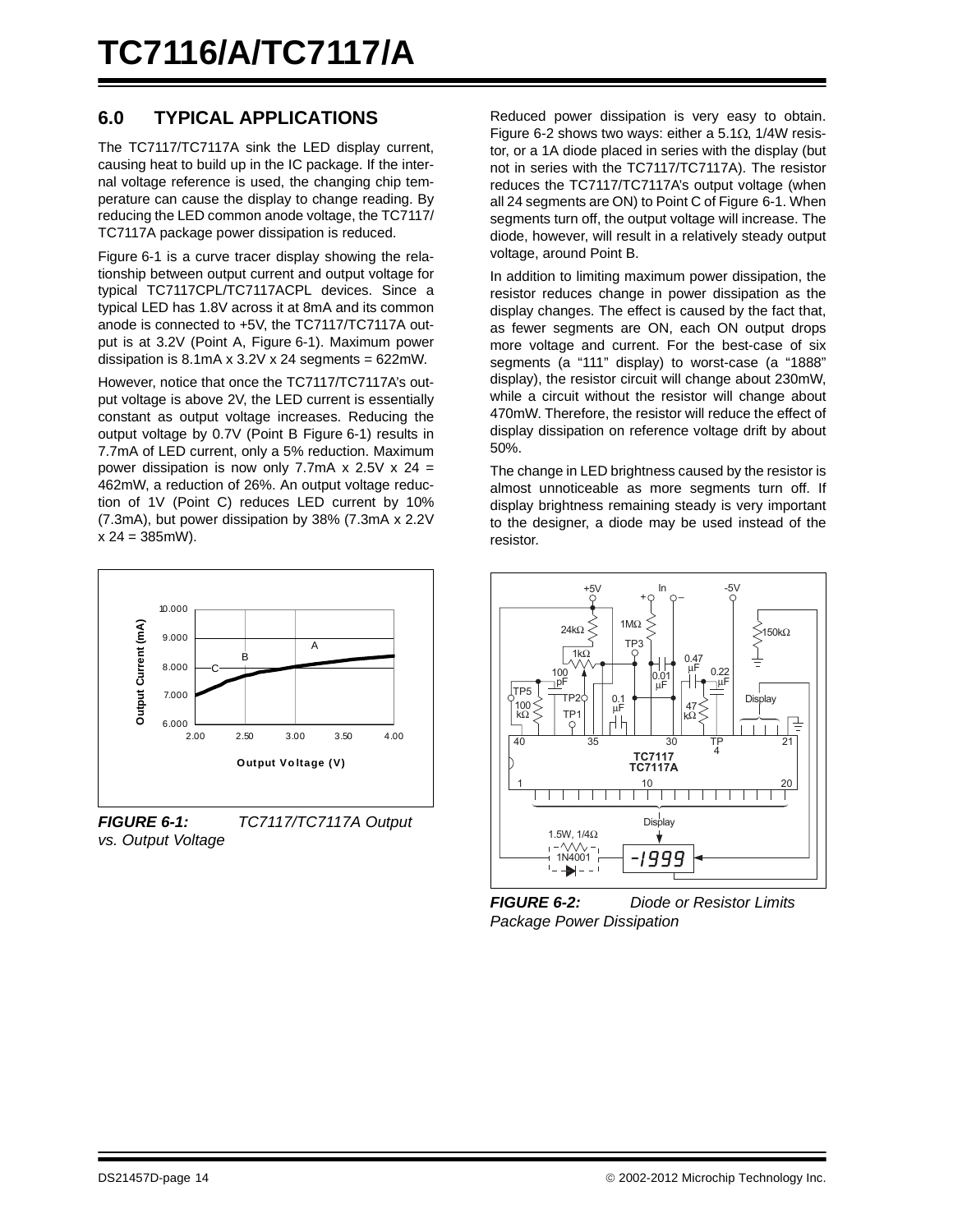

*FIGURE 6-3: TC7116/TC7117A Using the Internal Reference (200 mV Full Scale, 3 Readings Per Second – RPS)*



**FIGURE 6-4:** *TC7117/TC7117A Internal Reference (200 mV Full Scale, 3 RPS, V<sub>IN</sub>-Tied to GND for Single Ended Inputs*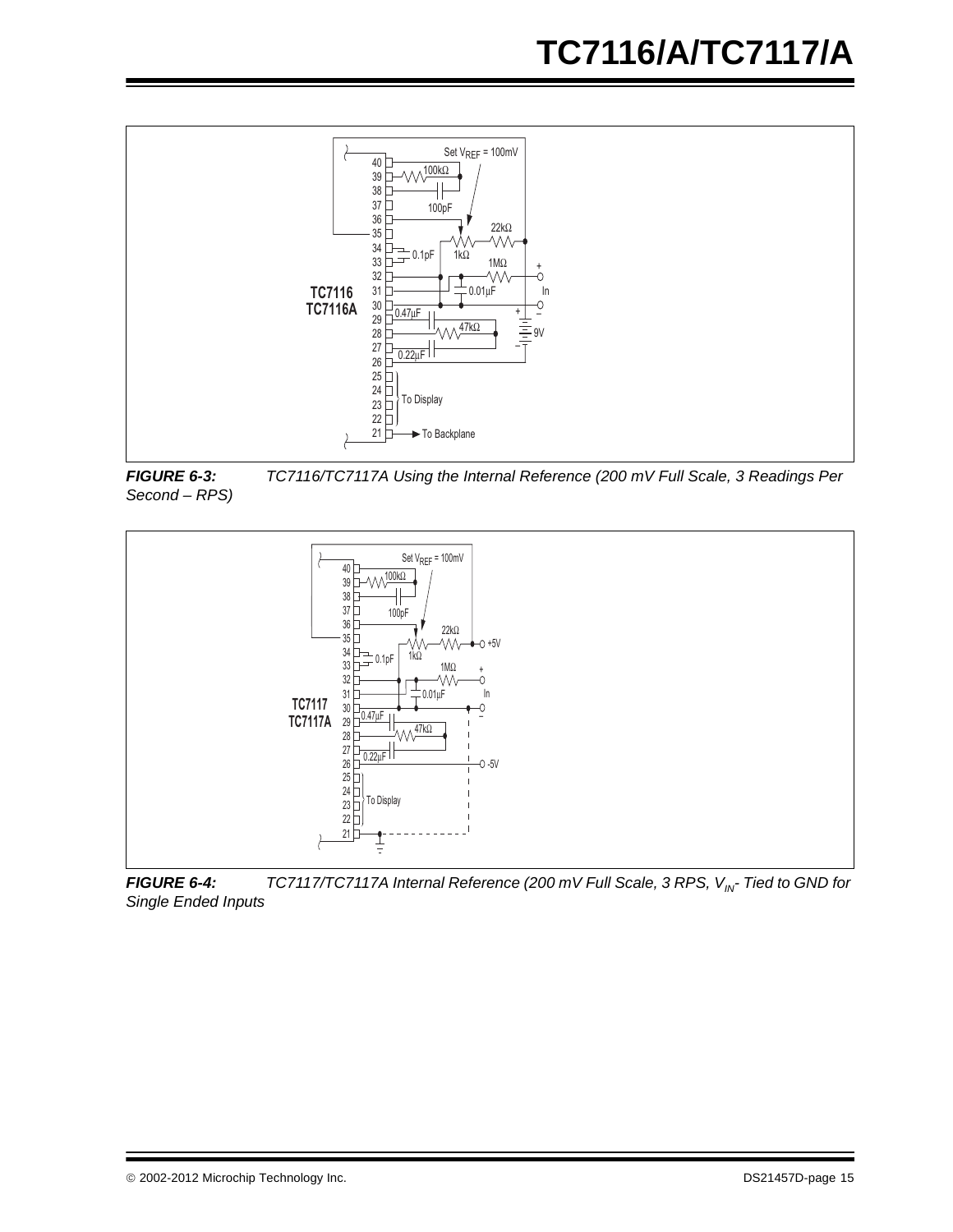

*FIGURE 6-5: Circuit for Developing Under Range and Over Range Signals From TC7116/TC7117A Outputs*



**FIGURE 6-6:** *TC7117/TC7117A With A 1.2 External Bandgap Reference (V<sub>IN</sub>-Tied to Common)*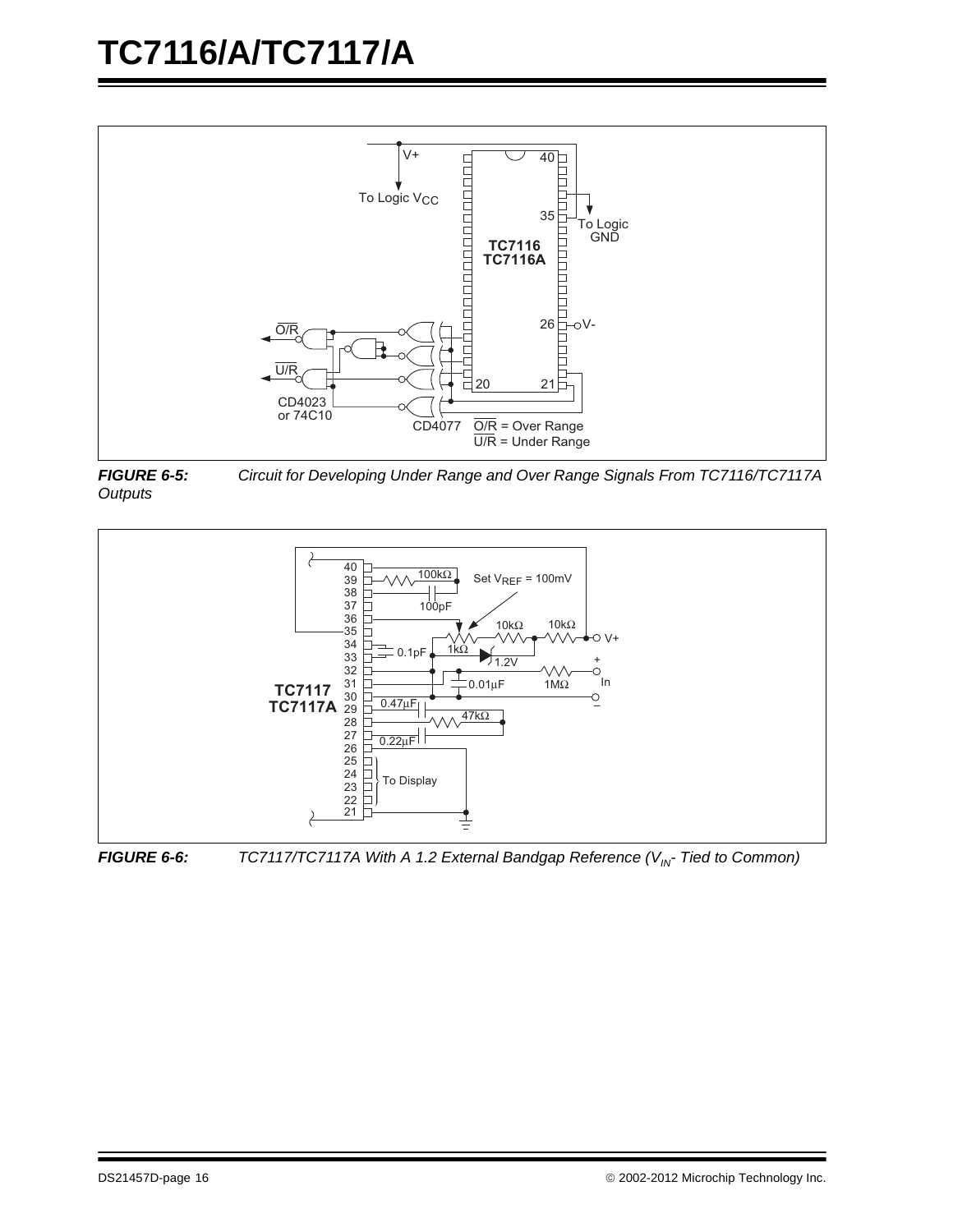

*FIGURE 6-7: Recommended Component Values for 2V Full Scale (TC7116/TC7116A and TC7117/ TC7117A)*



*FIGURE 6-8: TC7117/TC7117A Operated From Single +5V Supply (An External Reference Must be Used in This Application)*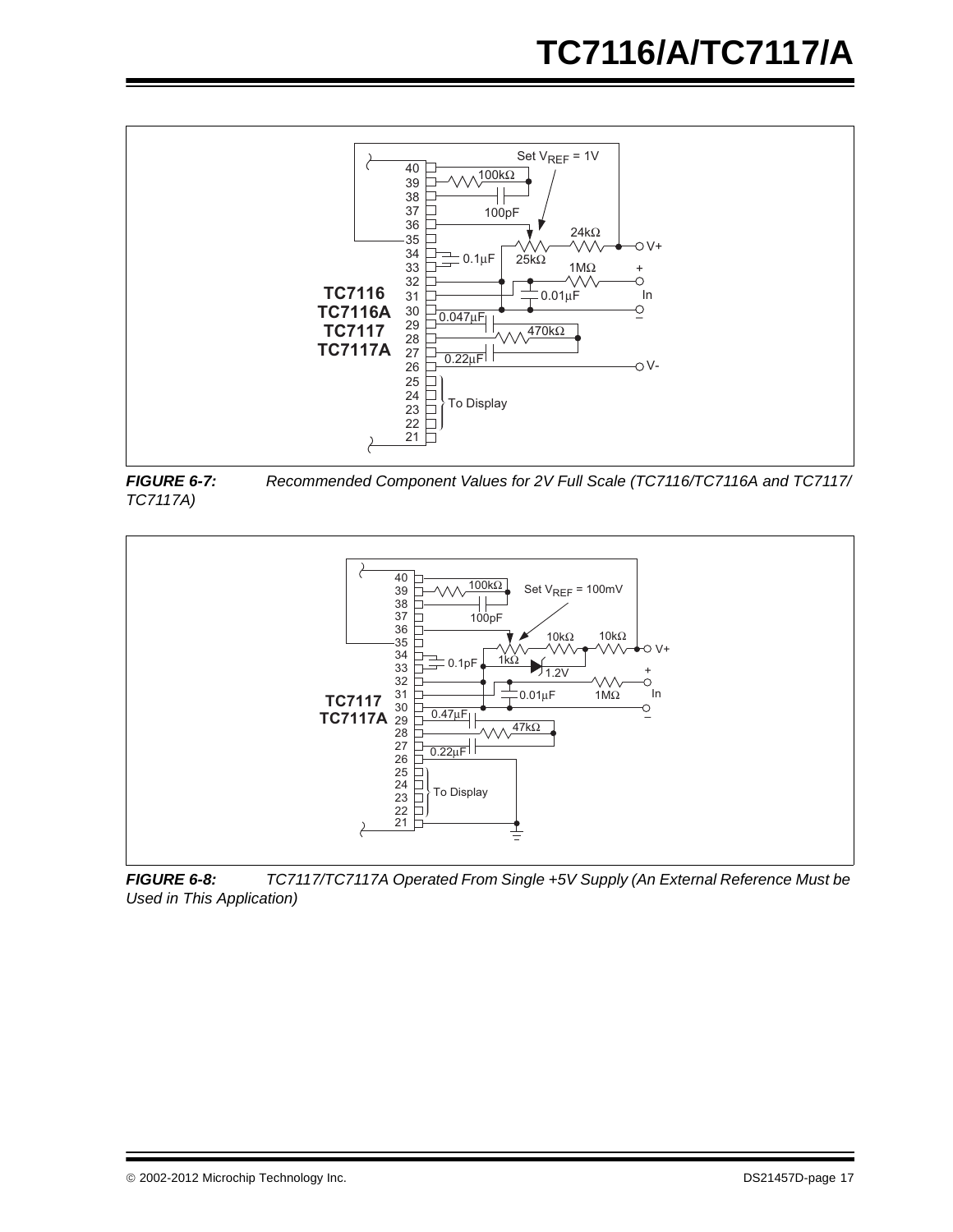# **7.0 PACKAGING INFORMATION**

# **7.1 Package Marking Information**

Package marking data not available at this time.

### **7.2 Taping Form**

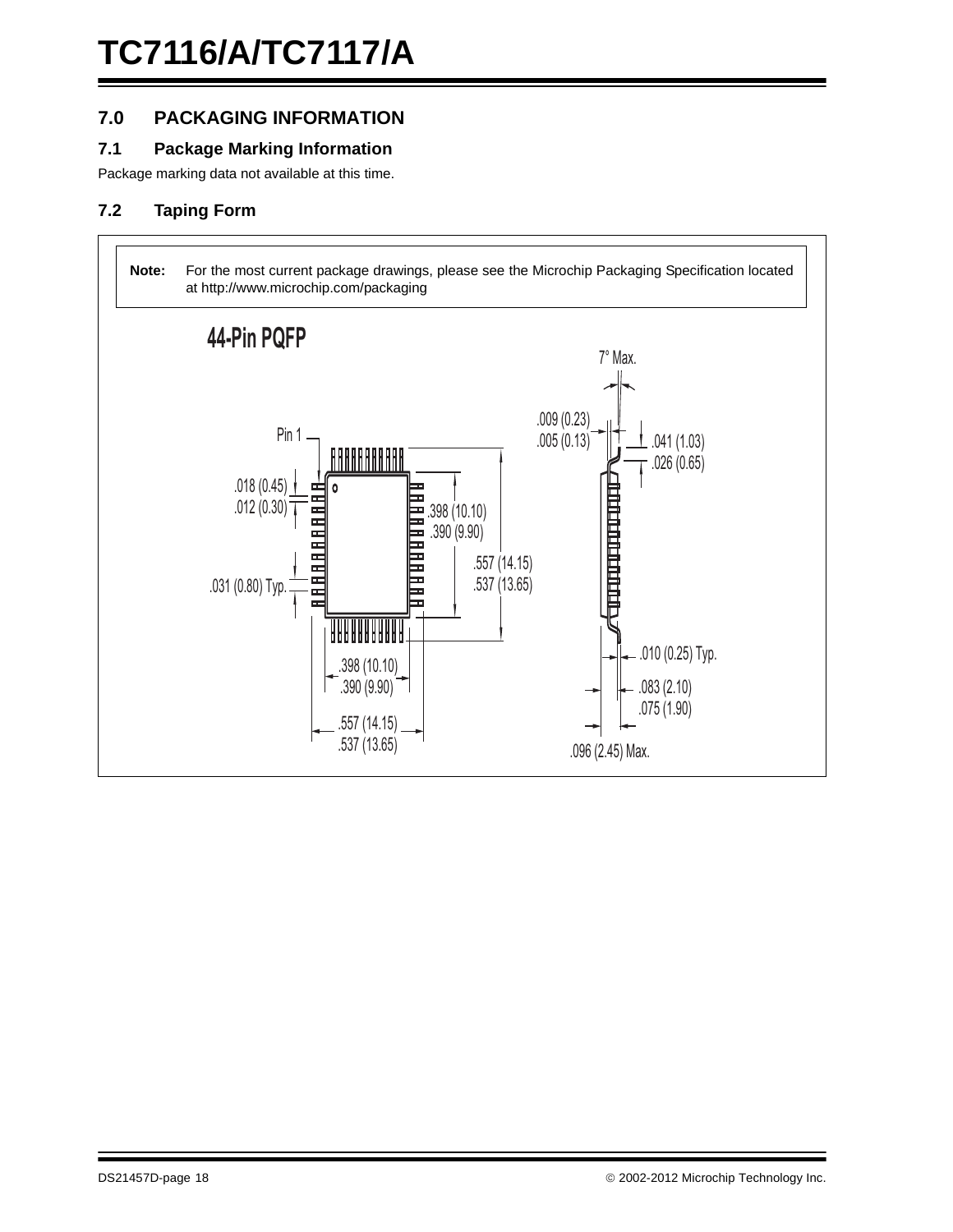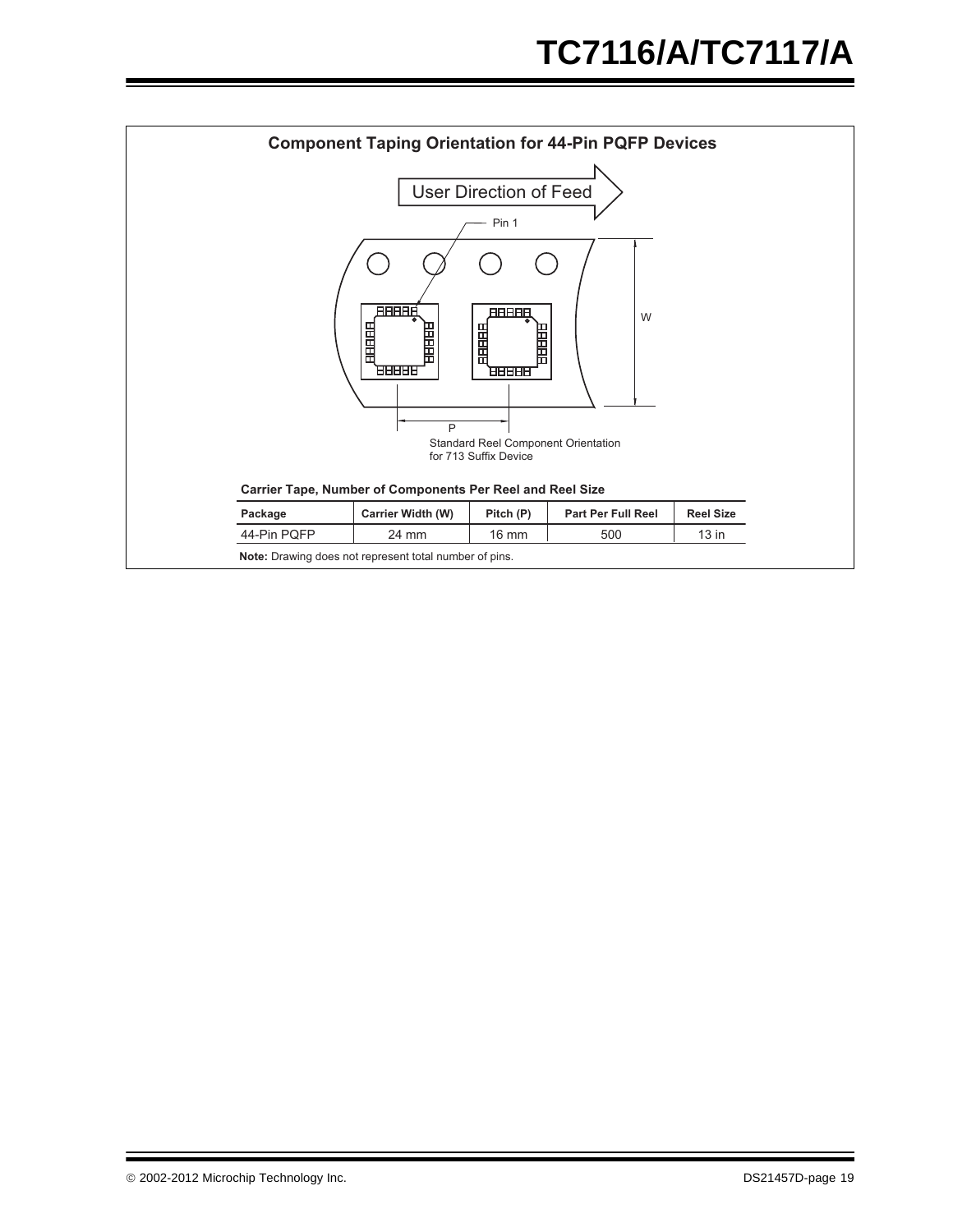#### **7.3 Package Dimensions**

**Note:** For the most current package drawings, please see the Microchip Packaging Specification located at http://www.microchip.com/packaging



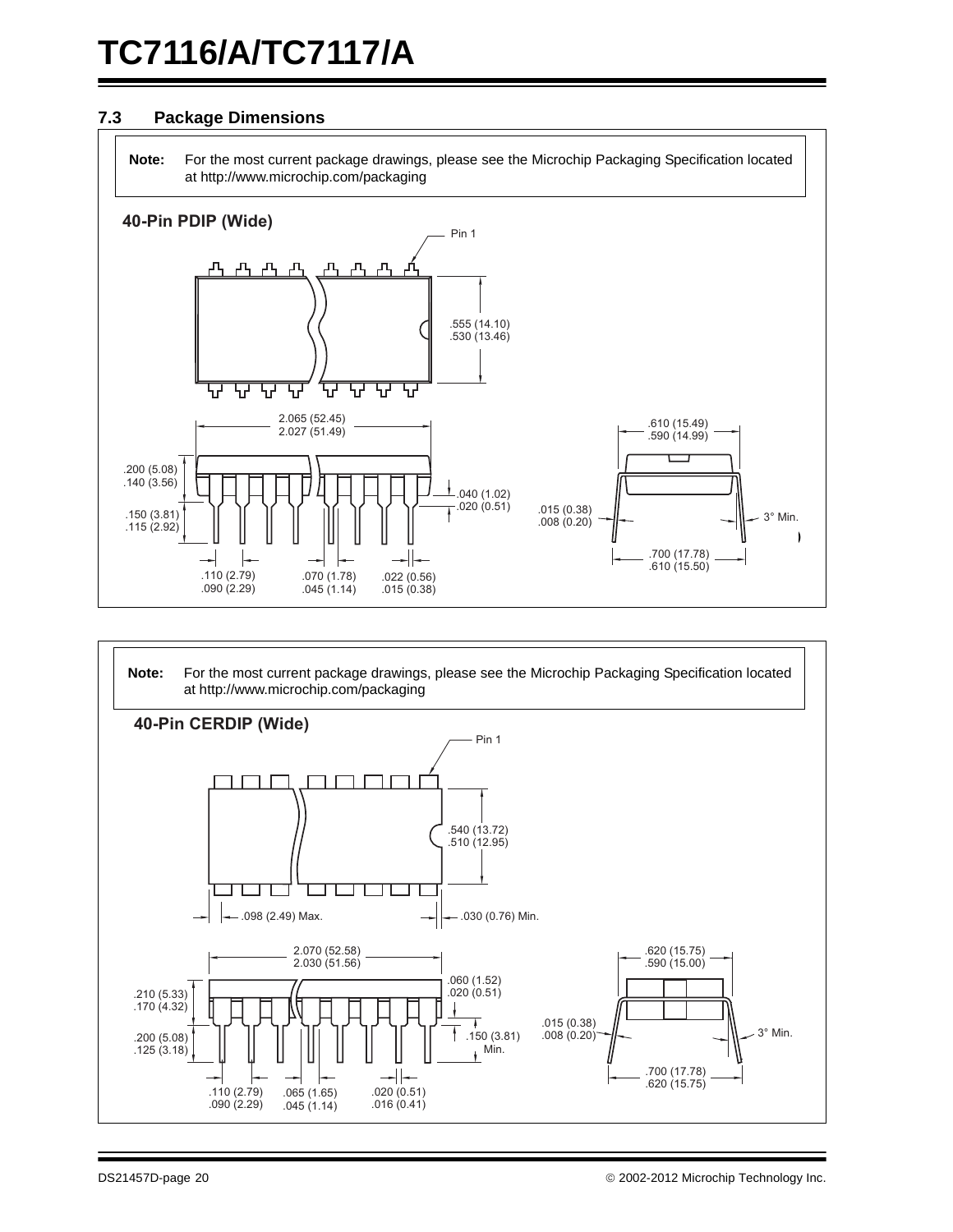#### **7.3 Package Dimensions (Continued)**



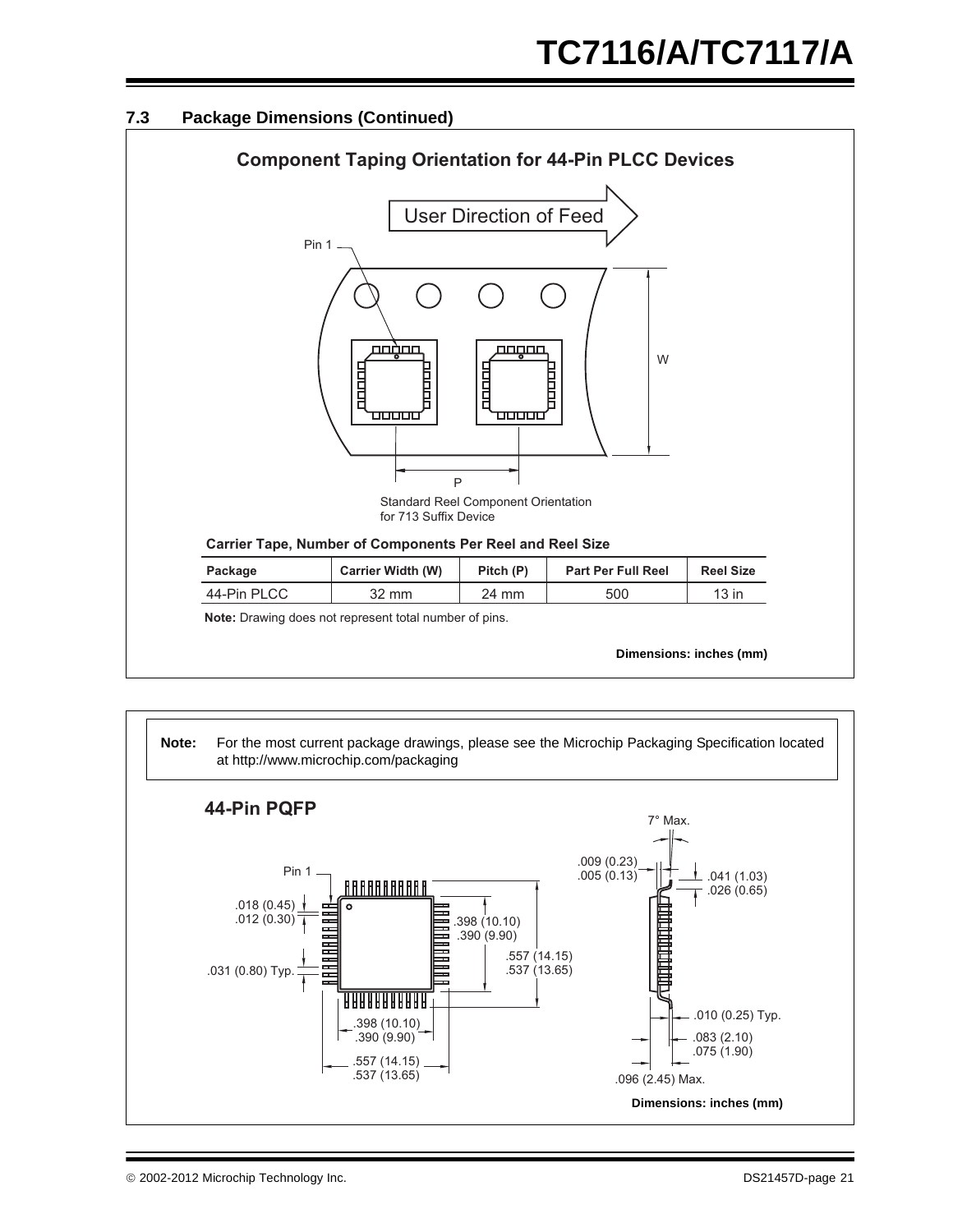# **8.0 REVISION HISTORY**

#### **Revision D (December 2012)**

Added a note to each package outline drawing.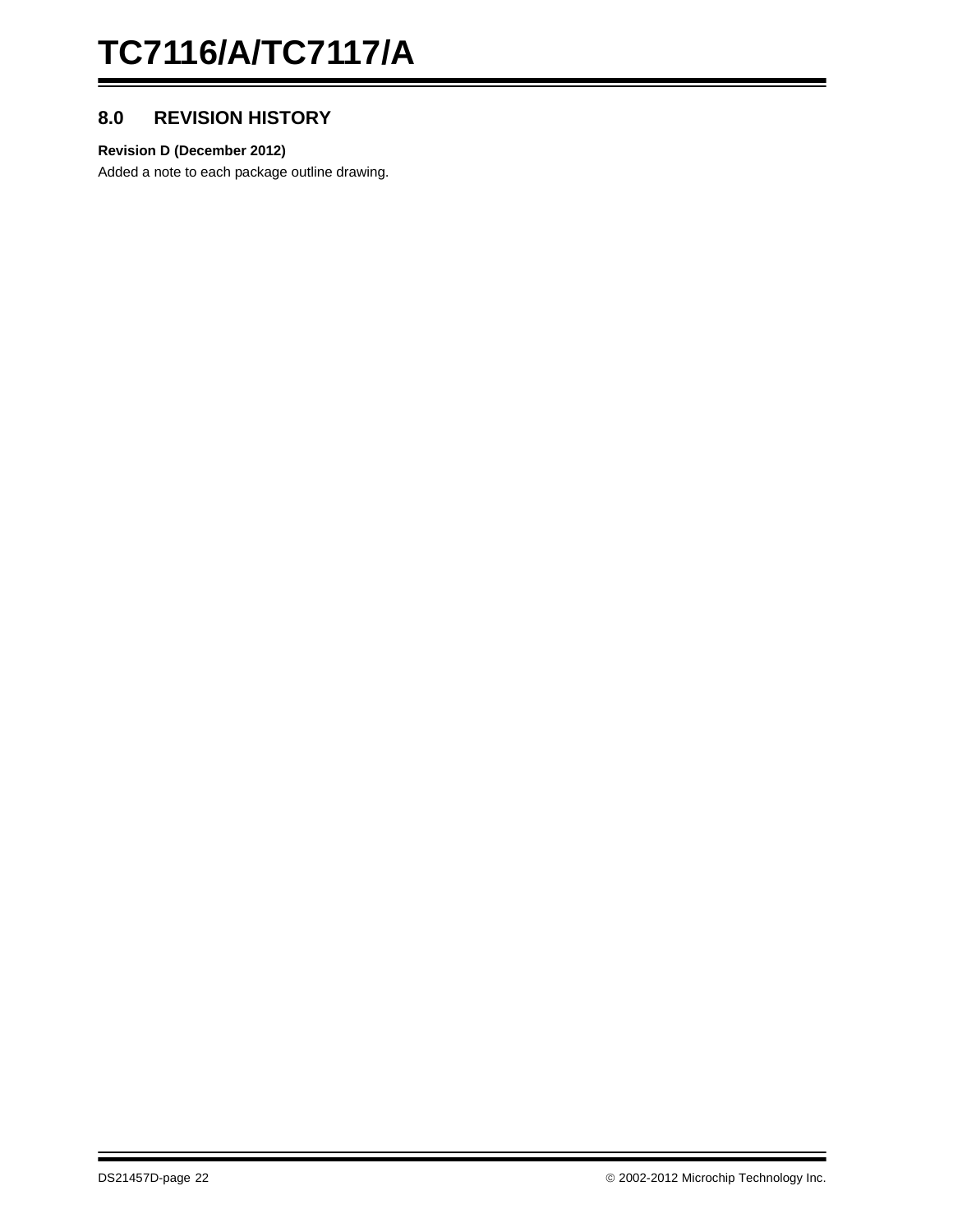# **PRODUCT IDENTIFICATION SYSTEM**

To order or obtain information, e.g., on pricing or delivery, refer to the factory or the listed sales office.

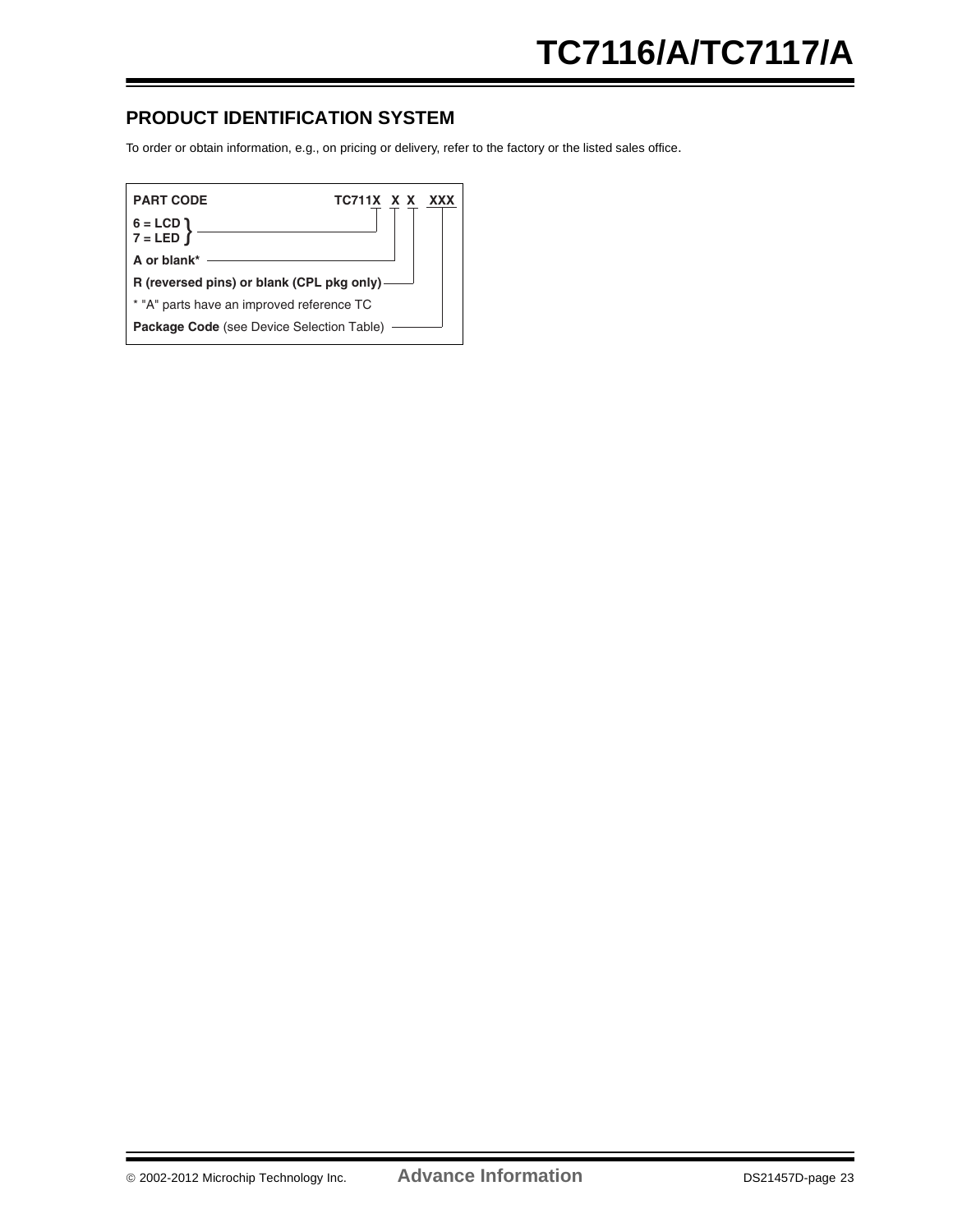# **TC7116/A/TC7117/A**

**NOTES:**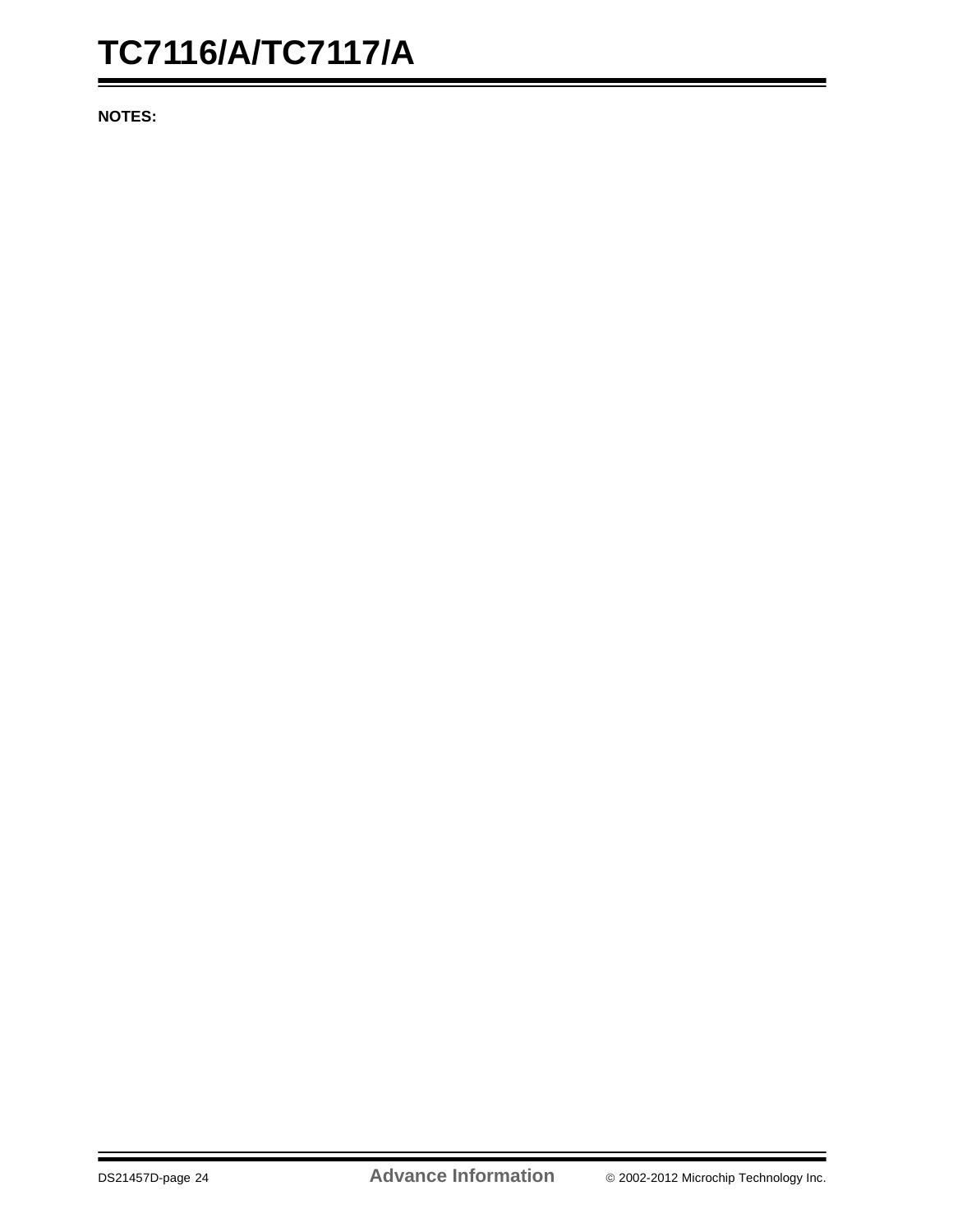#### **Note the following details of the code protection feature on Microchip devices:**

- Microchip products meet the specification contained in their particular Microchip Data Sheet.
- Microchip believes that its family of products is one of the most secure families of its kind on the market today, when used in the intended manner and under normal conditions.
- There are dishonest and possibly illegal methods used to breach the code protection feature. All of these methods, to our knowledge, require using the Microchip products in a manner outside the operating specifications contained in Microchip's Data Sheets. Most likely, the person doing so is engaged in theft of intellectual property.
- Microchip is willing to work with the customer who is concerned about the integrity of their code.
- Neither Microchip nor any other semiconductor manufacturer can guarantee the security of their code. Code protection does not mean that we are guaranteeing the product as "unbreakable."

Code protection is constantly evolving. We at Microchip are committed to continuously improving the code protection features of our products. Attempts to break Microchip's code protection feature may be a violation of the Digital Millennium Copyright Act. If such acts allow unauthorized access to your software or other copyrighted work, you may have a right to sue for relief under that Act.

Information contained in this publication regarding device applications and the like is provided only for your convenience and may be superseded by updates. It is your responsibility to ensure that your application meets with your specifications. MICROCHIP MAKES NO REPRESENTATIONS OR WARRANTIES OF ANY KIND WHETHER EXPRESS OR IMPLIED, WRITTEN OR ORAL, STATUTORY OR OTHERWISE, RELATED TO THE INFORMATION, INCLUDING BUT NOT LIMITED TO ITS CONDITION, QUALITY, PERFORMANCE, MERCHANTABILITY OR FITNESS FOR PURPOSE**.** Microchip disclaims all liability arising from this information and its use. Use of Microchip devices in life support and/or safety applications is entirely at the buyer's risk, and the buyer agrees to defend, indemnify and hold harmless Microchip from any and all damages, claims, suits, or expenses resulting from such use. No licenses are conveyed, implicitly or otherwise, under any Microchip intellectual property rights.

# **QUALITY MANAGEMENT SYSTEM CERTIFIED BY DNV**   $=$  **ISO/TS 16949** $=$

#### **Trademarks**

The Microchip name and logo, the Microchip logo, dsPIC, FlashFlex, KEELOQ, KEELOQ logo, MPLAB, PIC, PICmicro, PICSTART, PIC<sup>32</sup> logo, rfPIC, SST, SST Logo, SuperFlash and UNI/O are registered trademarks of Microchip Technology Incorporated in the U.S.A. and other countries.

FilterLab, Hampshire, HI-TECH C, Linear Active Thermistor, MTP, SEEVAL and The Embedded Control Solutions Company are registered trademarks of Microchip Technology Incorporated in the U.S.A.

Silicon Storage Technology is a registered trademark of Microchip Technology Inc. in other countries.

Analog-for-the-Digital Age, Application Maestro, BodyCom, chipKIT, chipKIT logo, CodeGuard, dsPICDEM, dsPICDEM.net, dsPICworks, dsSPEAK, ECAN, ECONOMONITOR, FanSense, HI-TIDE, In-Circuit Serial Programming, ICSP, Mindi, MiWi, MPASM, MPF, MPLAB Certified logo, MPLIB, MPLINK, mTouch, Omniscient Code Generation, PICC, PICC-18, PICDEM, PICDEM.net, PICkit, PICtail, REAL ICE, rfLAB, Select Mode, SQI, Serial Quad I/O, Total Endurance, TSHARC, UniWinDriver, WiperLock, ZENA and Z-Scale are trademarks of Microchip Technology Incorporated in the U.S.A. and other countries.

SQTP is a service mark of Microchip Technology Incorporated in the U.S.A.

GestIC and ULPP are registered trademarks of Microchip Technology Germany II GmbH & Co. & KG, a subsidiary of Microchip Technology Inc., in other countries.

All other trademarks mentioned herein are property of their respective companies.

© 2002-2012, Microchip Technology Incorporated, Printed in the U.S.A., All Rights Reserved.

Printed on recycled paper.

ISBN: 9781620768365

*Microchip received ISO/TS-16949:2009 certification for its worldwide headquarters, design and wafer fabrication facilities in Chandler and Tempe, Arizona; Gresham, Oregon and design centers in California and India. The Company's quality system processes and procedures are for its PIC® MCUs and dsPIC® DSCs, KEELOQ® code hopping devices, Serial EEPROMs, microperipherals, nonvolatile memory and analog products. In addition, Microchip's quality system for the design and manufacture of development systems is ISO 9001:2000 certified.*